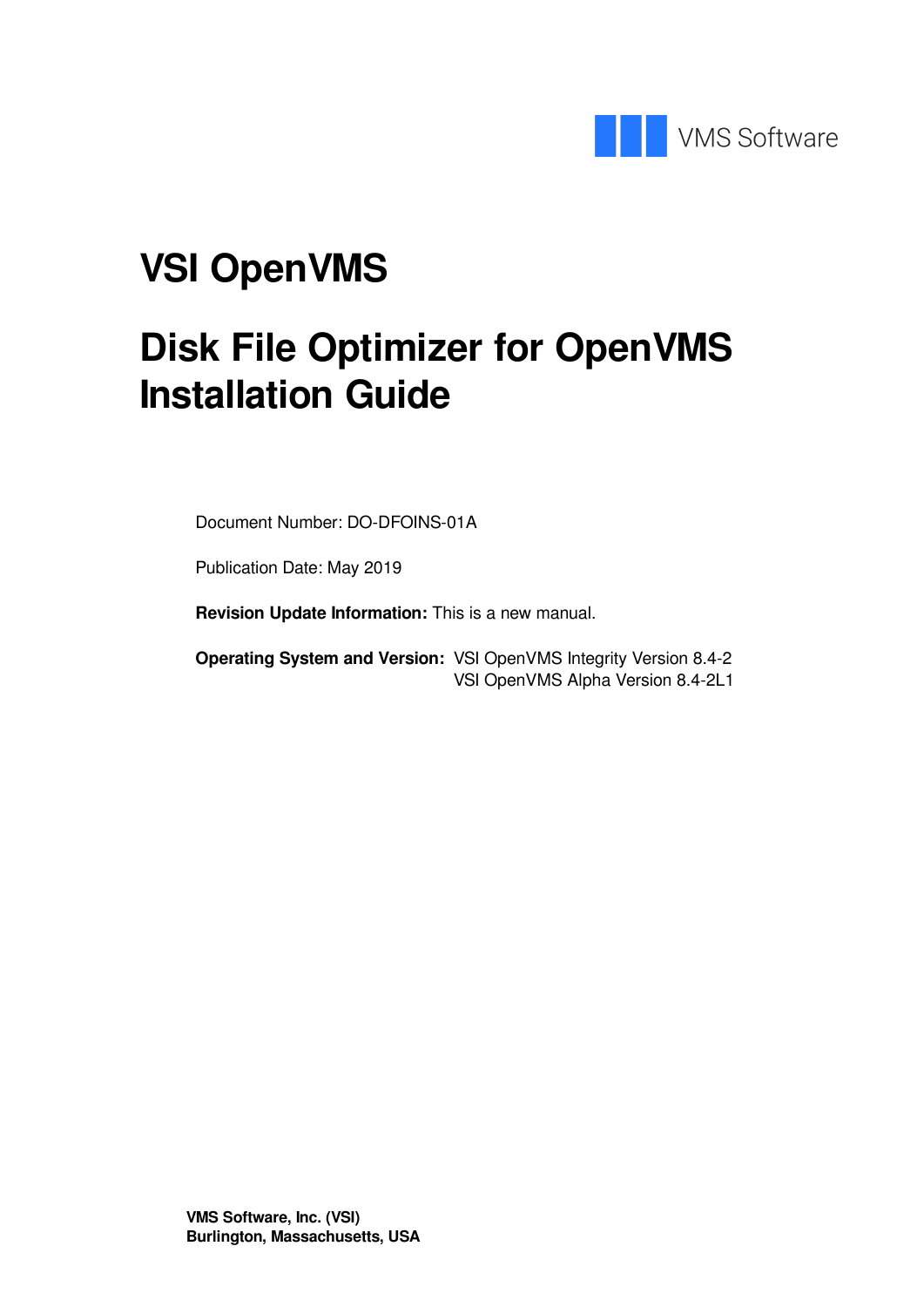### **Disk File Optimizer for OpenVMS Installation Guide**

**VMS Software** 

Copyright © 2019 VMS Software, Inc. (VSI), Burlington, Massachusetts, USA

### **Legal Notice**

Confidential computer software. Valid license from VSI required for possession, use or copying. Consistent with FAR 12.211 and 12.212, Commercial Computer Software, Computer Software Documentation, and Technical Data for Commercial Items are licensed to the U.S. Government under vendor's standard commercial license.

The information contained herein is subject to change without notice. The only warranties for VSI products and services are set forth in the express warranty statements accompanying such products and services. Nothing herein should be construed as constituting an additional warranty. VSI shall not be liable for technical or editorial errors or omissions contained herein.

HPE, HPE Integrity, HPE Alpha, and HPE Proliant are trademarks or registered trademarks of Hewlett Packard Enterprise.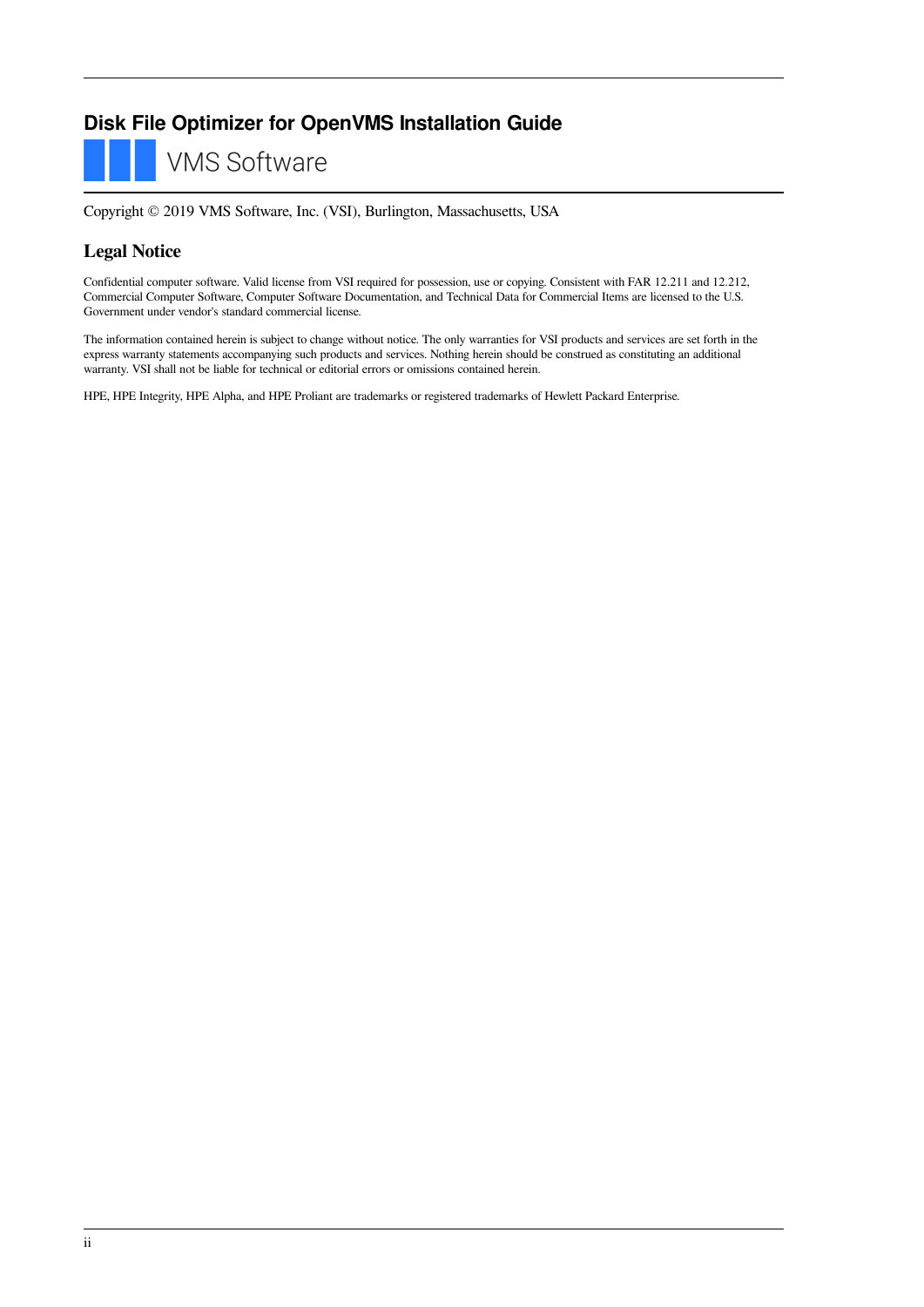| 1.4.3. Making the Disk File Optimizer Work on a VMScluster System  15             |  |
|-----------------------------------------------------------------------------------|--|
|                                                                                   |  |
| 1.4.5. Loading The New Database After Upgrading from Disk File Optimizer V1.0  15 |  |
|                                                                                   |  |
|                                                                                   |  |
|                                                                                   |  |
|                                                                                   |  |
|                                                                                   |  |
|                                                                                   |  |
|                                                                                   |  |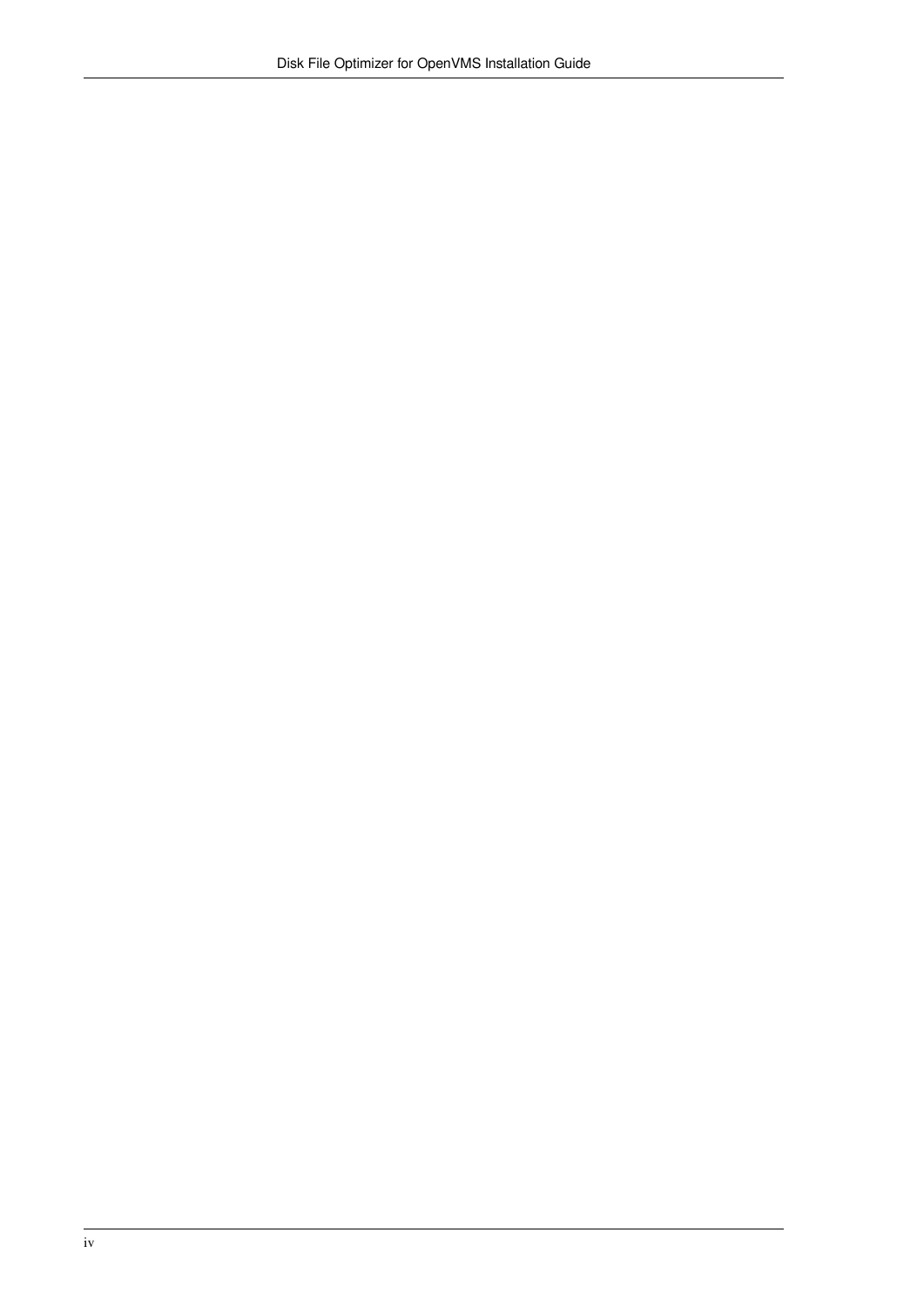<span id="page-4-0"></span>

# <span id="page-4-1"></span>**1. About VSI**

VMS Software, Inc. (VSI) is an independent software company licensed by Hewlett Packard Enterprise to develop and support the OpenVMS operating system.

VSI seeks to continue the legendary development prowess and customer-first priorities that are so closely associated with the OpenVMS operating system and its original author, Digital Equipment Corporation.

# <span id="page-4-2"></span>**2. Intended Audience**

The intended audience is the system administrators who install the Disk File Optimizer software.

# <span id="page-4-3"></span>**3. Associated Manuals**

For additional information about VSI OpenVMS products and services, see:

# <span id="page-4-4"></span>**4. VSI Encourages Your Comments**

You may send comments or suggestions regarding this manual or any VSI document by sending electronic mail to the following Internet address: <docinfo@vmssoftware.com>. Users who have OpenVMS support contracts through VSI can contact <support@vmssoftware.com> for help with this product.

# <span id="page-4-5"></span>**5. Conventions**

The following conventions may be used in this manual:

| <b>Convention</b> | <b>Meaning</b>                                                                                                                                                                                                                                                                                                             |
|-------------------|----------------------------------------------------------------------------------------------------------------------------------------------------------------------------------------------------------------------------------------------------------------------------------------------------------------------------|
| Ctrl/ $x$         | A sequence such as $\frac{C}{V}$ x indicates that you must hold down the key labeled $C$ trl<br>while you press another key or a pointing device button.                                                                                                                                                                   |
| PF1 $x$           | A sequence such as $PFT x$ indicates that you must first press and release the key<br>labeled PF1 and then press and release another key or a pointing device button.                                                                                                                                                      |
| <b>Return</b>     | In examples, a key name enclosed in a box indicates that you press a key on the<br>keyboard. (In text, a key name is not enclosed in a box.)                                                                                                                                                                               |
| .                 | A horizontal ellipsis in examples indicates one of the following possibilities:<br>Additional optional arguments in a statement have been omitted.<br>٠<br>The preceding item or items can be repeated one or more times.<br>$\bullet$<br>Additional parameters, values, or other information can be entered.<br>$\bullet$ |
| $\bullet$         | A vertical ellipsis indicates the omission of items from a code example or<br>command format; the items are omitted because they are not important to the<br>topic being discussed.                                                                                                                                        |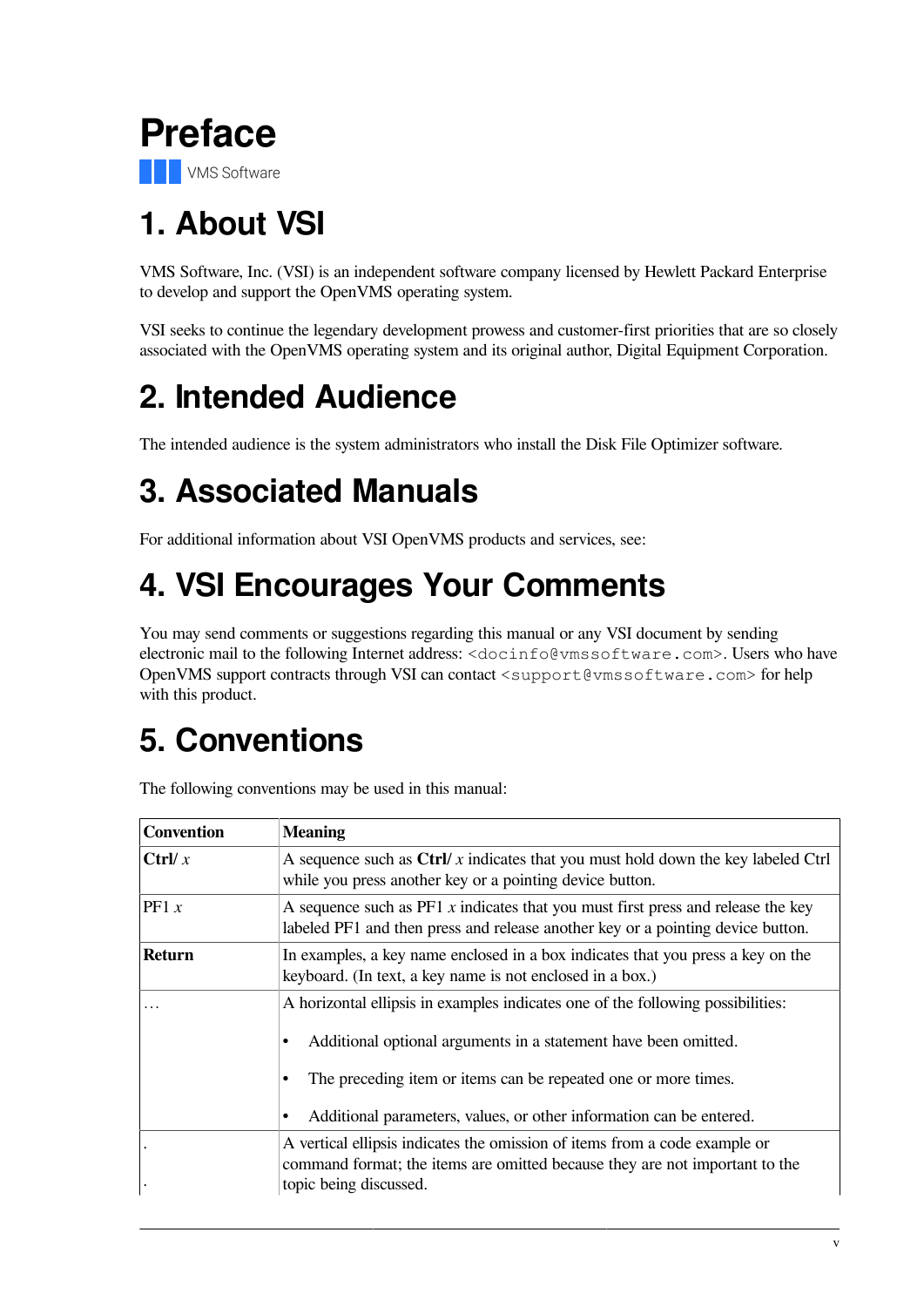| <b>Convention</b>               | <b>Meaning</b>                                                                                                                                                                                                                                                                                                                                  |
|---------------------------------|-------------------------------------------------------------------------------------------------------------------------------------------------------------------------------------------------------------------------------------------------------------------------------------------------------------------------------------------------|
|                                 |                                                                                                                                                                                                                                                                                                                                                 |
| $\left( \right)$                | In command format descriptions, parentheses indicate that you must enclose the<br>options in parentheses if you choose more than one.                                                                                                                                                                                                           |
| $\vert$ []                      | In command format descriptions, brackets indicate optional choices. You can<br>choose one or more items or no items. Do not type the brackets on the command<br>line. However, you must include the brackets in the syntax for OpenVMS directory<br>specifications and for a substring specification in an assignment statement.                |
| [1]                             | In command format descriptions, vertical bars separate choices within brackets or<br>braces. Within brackets, the choices are options; within braces, at least one choice<br>is required. Do not type the vertical bars on the command line.                                                                                                    |
| $\{\ \}$                        | In command format descriptions, braces indicate required choices; you must<br>choose at least one of the items listed. Do not type the braces on the command<br>line.                                                                                                                                                                           |
| bold text                       | This typeface represents the introduction of a new term. It also represents the<br>name of an argument, an attribute, or a reason.                                                                                                                                                                                                              |
| <i>italic</i> text              | Italic text indicates important information, complete titles of manuals, or variables.<br>Variables include information that varies in system output (Internal error number),<br>in command lines (/PRODUCER= name), and in command parameters in text<br>(where <i>dd</i> represents the predefined code for the device type).                 |
| <b>UPPERCASE</b><br><b>TEXT</b> | Uppercase text indicates a command, the name of a routine, the name of a file, or<br>the abbreviation for a system privilege.                                                                                                                                                                                                                   |
| Monospace<br>type               | Monospace type indicates code examples and interactive screen displays.<br>In the C programming language, monospace type in text identifies the following<br>elements: keywords, the names of independently compiled external functions and<br>files, syntax summaries, and references to variables or identifiers introduced in an<br>example. |
|                                 | A hyphen at the end of a command format description, command line, or code line<br>indicates that the command or statement continues on the following line.                                                                                                                                                                                     |
| numbers                         | All numbers in text are assumed to be decimal unless otherwise noted. Nondecimal<br>radixes—binary, octal, or hexadecimal—are explicitly indicated.                                                                                                                                                                                             |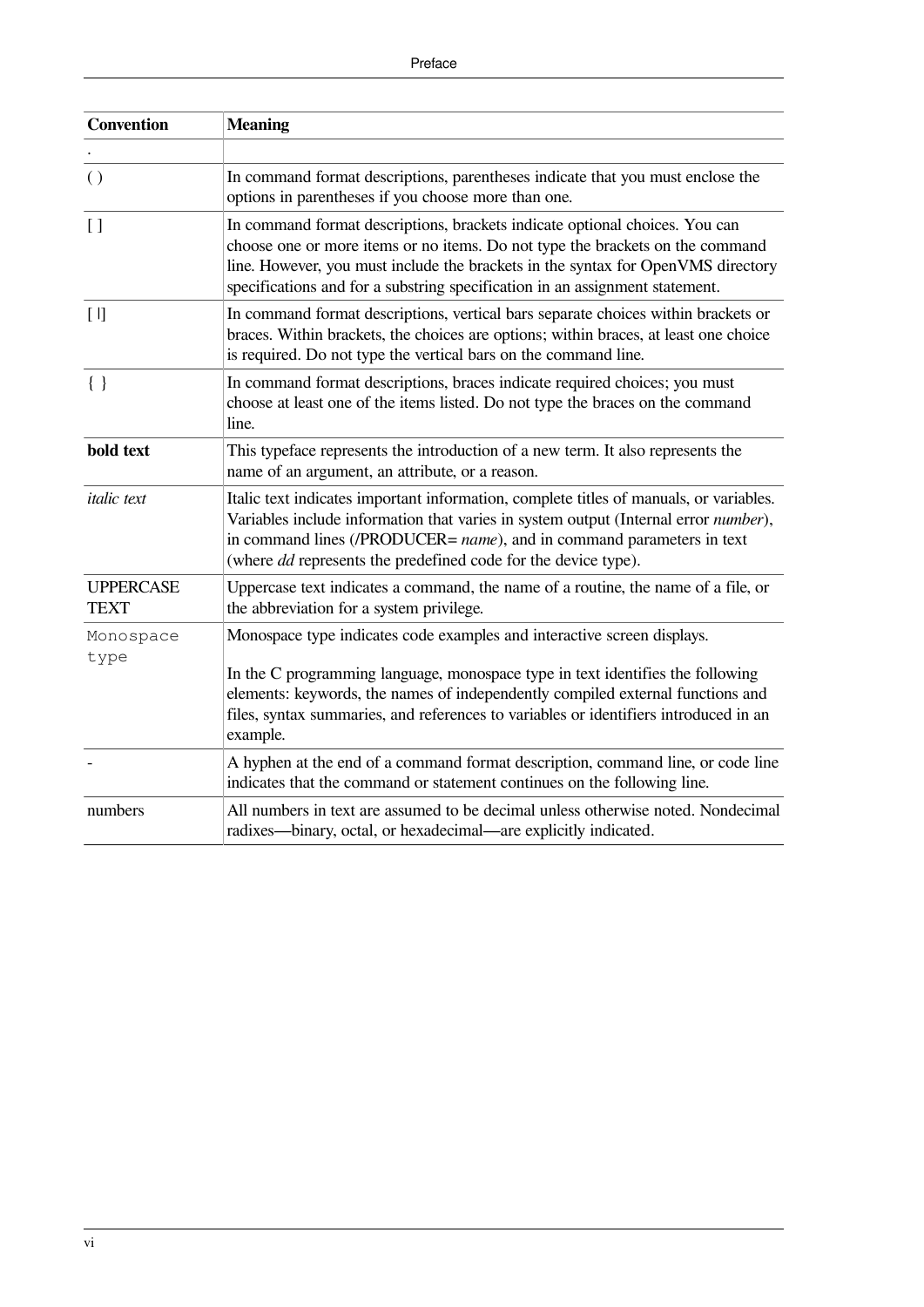# <span id="page-6-0"></span>**Chapter 1. Installing Disk File Optimizer Software**

# <span id="page-6-1"></span>**1.1. Introduction**

This chapter describes how to install the Disk File Optimizer software. It includes the following sections:

- Preinstallation activities
- Installation procedure
- Postinstallation activities

# <span id="page-6-2"></span>**1.2. Preparing to Install the Disk File Optimizer Software**

### **Note**

Performing a backup of your system disk prior to installing Disk File Optimizer software is recommended. Refer to the *VSI OpenVMS System Management Utilities Reference Manual* for more details.

The following process describes preparations needed to install the Disk File Optimizer software.

| <b>Stage</b>   | <b>Action</b>                                                                                                               | <b>Section</b>                 |
|----------------|-----------------------------------------------------------------------------------------------------------------------------|--------------------------------|
| 1              | Save scheduling database<br>contents if up grading from V1.0                                                                | Section 1.2.1                  |
| $\overline{2}$ | Meet hardware and software<br>requirements                                                                                  | Section 1.2.3                  |
| $\overline{3}$ | Verify system parameters and<br>required quotas                                                                             | Section 1.2.4<br>Section 1.2.5 |
| $\overline{4}$ | Evaluate VMScluster system<br>considerations                                                                                | Section 1.2.6                  |
| 5              | <b>SCSNODE</b> or SYS\$NODE<br>considerations                                                                               | Section 1.2.7                  |
| 6              | Stop DFO Scheduler on all nodes Section 1.2.8                                                                               |                                |
| $\overline{7}$ | Execute the SYS<br>\$SYSTEM:SETFILENOMOVE.COM<br>procedure against all OpenVMS<br>operating system disks on your<br>cluster | Section 1.2.9                  |
| 8              | Register the Disk File Optimizer<br>license                                                                                 | Section 1.2.10                 |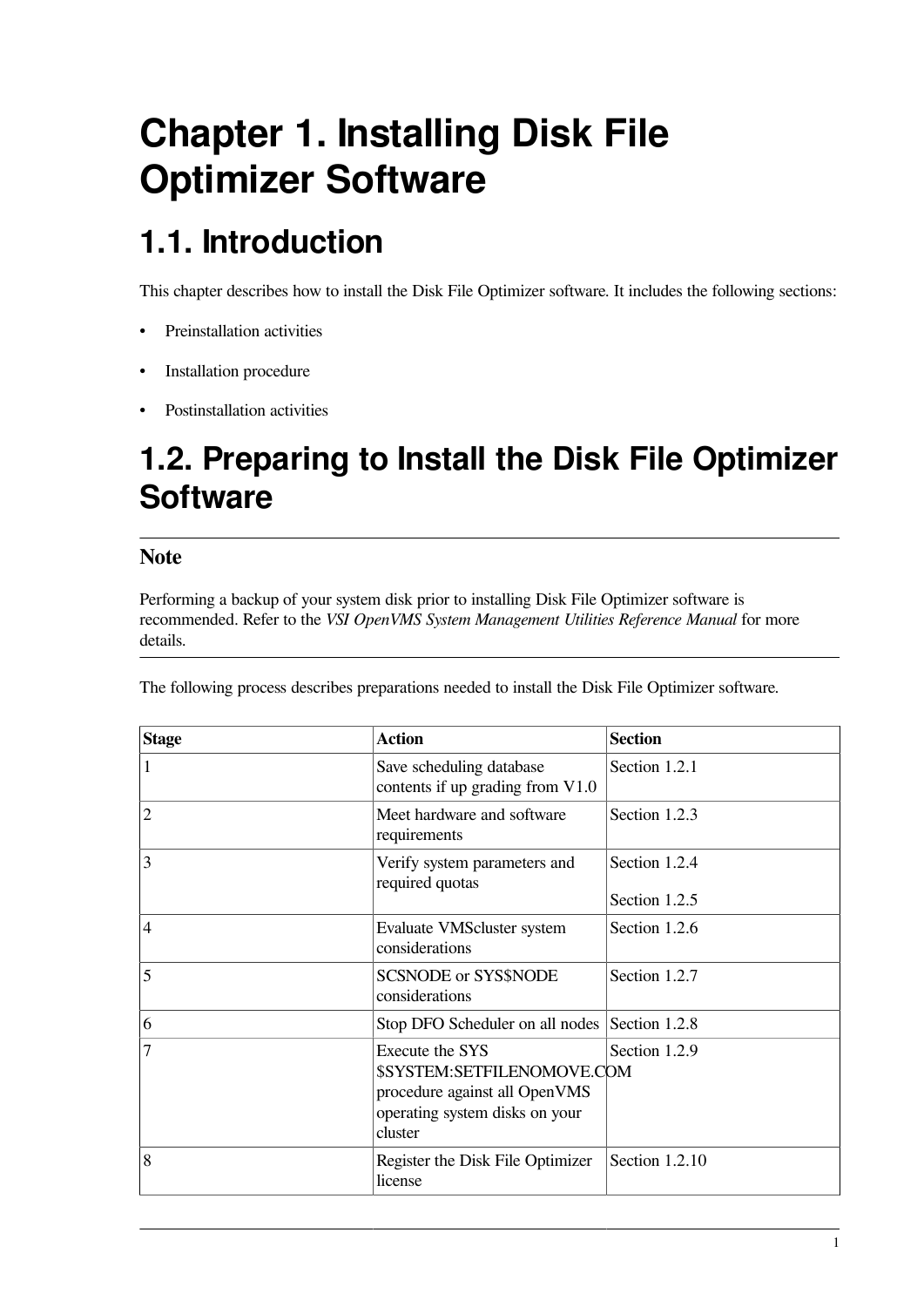Your bill of materials and indented bills report specify the contents of your media. Be sure to verify the contents of your kit with this information. If your kit is damaged or if parts are missing, contact your VSI representative.

The installation procedure for the Disk File Optimizer provides online release notes. VSI strongly recommends that you read the release notes before proceeding with the installation. For information on accessing the online release notes, see [Table](#page-15-1) 1.6.

The Disk File Optimizer software installation procedure converts existing scheduling database files to the new version. If you have Disk File Optimizer V1.1 to V2.0, the installation will convert your Rdb database to an RMS database. If you are installing Disk File Optimizer Version 1.0, see [Section](#page-7-0) 1.2.1 before installing.

## <span id="page-7-0"></span>**1.2.1. Upgrading From Disk File Optimizer V1.0**

If you are upgrading from Disk File Optimizer V1.0 and want to save the data in your database, you must save the data in a command procedure. Perform the following command to save in a command procedure:

\$ DEFRAGMENT SHOW \*/COMMAND/OUT=LOAD\_DB.COM

This command saves the data from your Rdb database and allows you restore it after installation of Disk File Optimizer.

## <span id="page-7-1"></span>**1.2.2. Installation Variants**

The Disk File Optimizer kit allows for two installation variants:

- Defrag, which provides capabilities to defragment files and volumes
- Defrag PLUS, which provides all the capabilities of Defrag plus scheduling and command storage options

[Table](#page-7-2) 1.1 identifies the major differences between Defrag and Defrag PLUS.

Defrag is recommended on any system where the additional features are not desired or where disk space is very limited.

Defrag PLUS is recommended on VMScluster systems and on any single-node system where the additional features of Defrag PLUS are desired.

<span id="page-7-2"></span>**Table 1.1. Differences Between Installation Variants**

| <b>Difference</b>          | <b>Defrag PLUS</b>                                                                                                   | <b>Defrag</b>                                                                                                        |
|----------------------------|----------------------------------------------------------------------------------------------------------------------|----------------------------------------------------------------------------------------------------------------------|
| <b>Additional Software</b> | Optional:                                                                                                            | Optional:                                                                                                            |
|                            | VAX Performance Advisor<br>(VPA) Version 2.1 or later or<br>DEC Performance Solution<br>(DECps) Version 1.0 or later | VAX Performance Advisor<br>(VPA) Version 2.1 or later or<br>DEC Performance Solution<br>(DECps) Version 1.0 or later |
| Available Subcommands      | <b>ABORT</b>                                                                                                         | <b>ABORT</b>                                                                                                         |
|                            | <b>ATTACH</b>                                                                                                        | <b>ATTACH</b><br>٠                                                                                                   |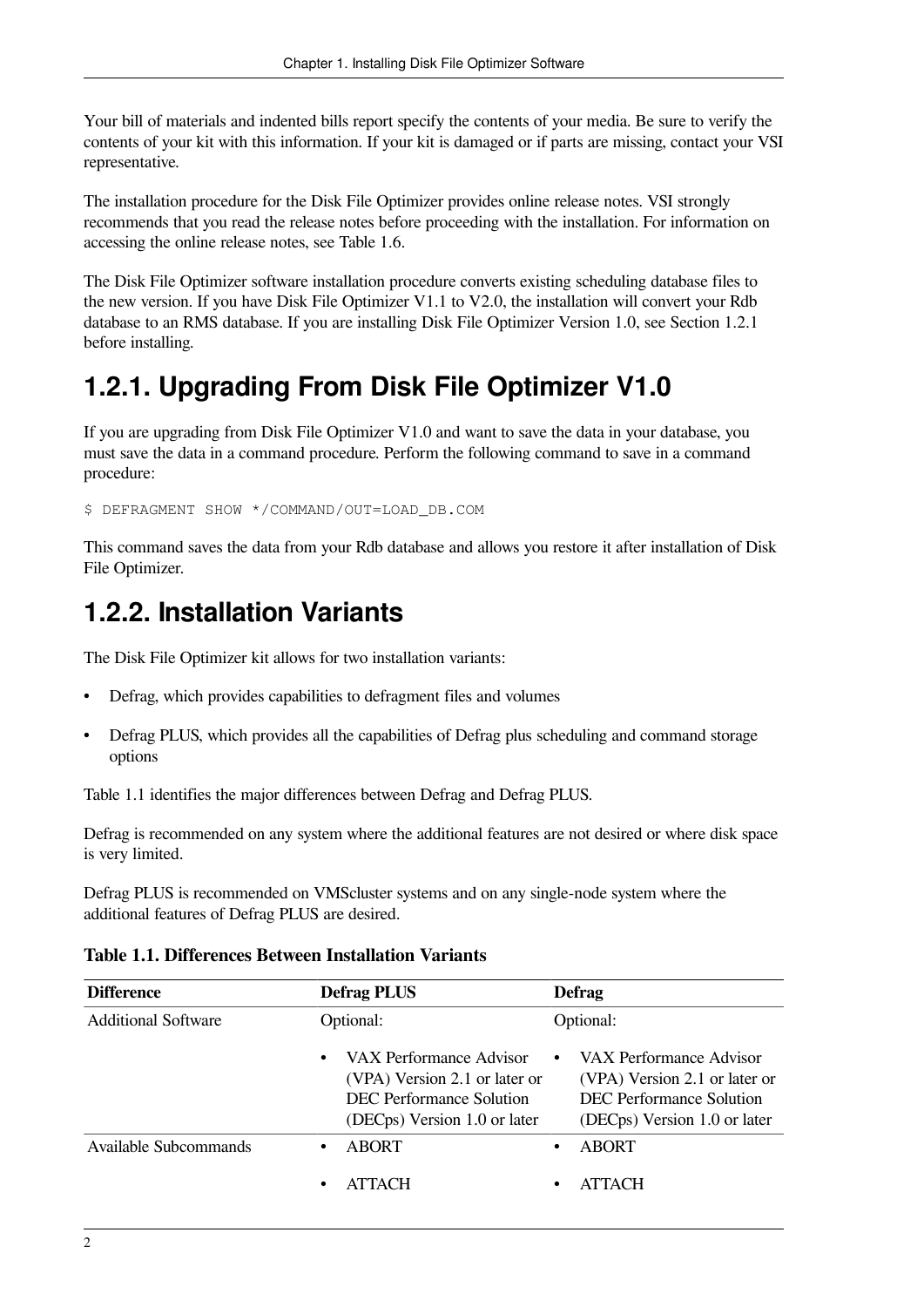| <b>Difference</b>    | <b>Defrag PLUS</b>                 | <b>Defrag</b>                   |
|----------------------|------------------------------------|---------------------------------|
|                      | <b>CANCEL</b><br>$\bullet$         | <b>EXIT</b><br>$\bullet$        |
|                      | <b>DISABLE</b><br>$\bullet$        | DEFRAGMENT FILE<br>$\bullet$    |
|                      | <b>ENABLE</b><br>$\bullet$         | <b>HELP</b><br>$\bullet$        |
|                      | <b>EXIT</b><br>$\bullet$           | <b>MONITOR</b><br>٠             |
|                      | DEFRAGMENT FILE<br>$\bullet$       | DEFRAGMENT OFFLINE<br>$\bullet$ |
|                      | <b>HELP</b><br>$\bullet$           | <b>SHOW</b><br>$\bullet$        |
|                      | <b>MODIFY</b><br>$\bullet$         | <b>SPAWN</b><br>$\bullet$       |
|                      | <b>MONITOR</b><br>$\bullet$        | DEFRAGMENT VOLUME<br>$\bullet$  |
|                      | DEFRAGMENT OFFLINE<br>$\bullet$    |                                 |
|                      | <b>REMOVE</b><br>$\bullet$         |                                 |
|                      | <b>SET</b><br>$\bullet$            |                                 |
|                      | <b>SHOW</b><br>$\bullet$           |                                 |
|                      | <b>SPAWN</b><br>$\bullet$          |                                 |
|                      | <b>START</b><br>$\bullet$          |                                 |
|                      | DEFRAGMENT VOLUME<br>$\bullet$     |                                 |
| <b>Logical Names</b> | Required:                          | None                            |
|                      | DFG\$DATABASE<br>$\bullet$         |                                 |
|                      | DFG\$MAIL_ADDRESS<br>$\bullet$     |                                 |
|                      | Optional (for callable interface): |                                 |
|                      | <b>DFG\$MESSAGE</b><br>$\bullet$   |                                 |

## <span id="page-8-0"></span>**1.2.3. Hardware and Software Requirements**

The Disk File Optimizer free disk storage space requirements are different during installation and after installation. [Table](#page-8-1) 1.2 summarizes the storage requirements.

| <b>Variant</b>    | <b>Blocks Required During</b><br><b>Installation</b> | <b>Blocks Required After</b><br><b>Installation</b> |
|-------------------|------------------------------------------------------|-----------------------------------------------------|
| Defrag PLUS/VAX   | 26700                                                | 23700                                               |
| Defrag PLUS/Alpha | 31700                                                | 27800                                               |
| Defrag PLUS/I64   | 34000                                                | 32000                                               |
| Defrag/VAX        | 23900                                                | 22800                                               |

<span id="page-8-1"></span>**Table 1.2. Disk Space Requirements**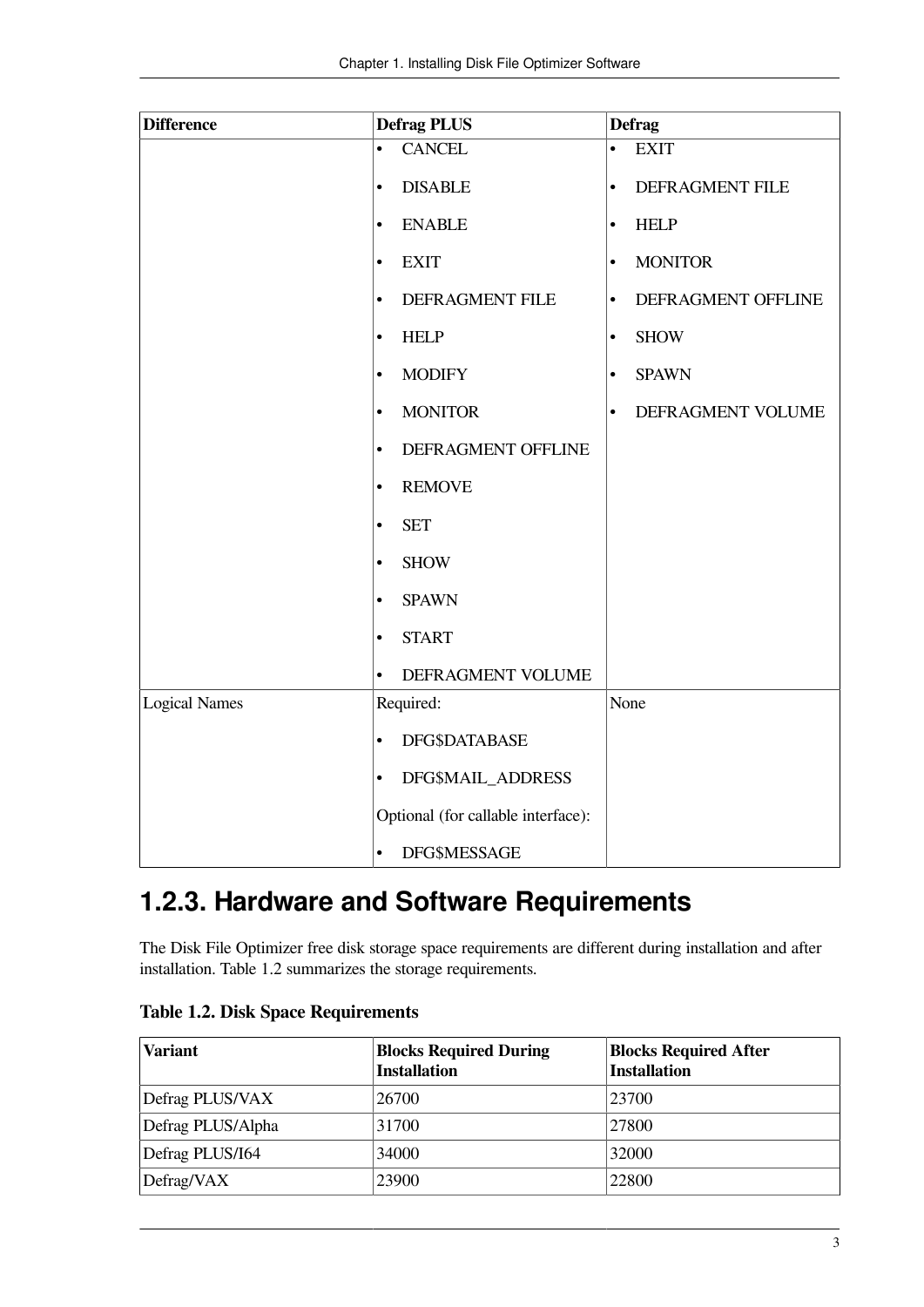| <b>Variant</b>      | <b>Blocks Required During</b><br><b>Installation</b> | <b>Blocks Required After</b><br><b>Installation</b> |
|---------------------|------------------------------------------------------|-----------------------------------------------------|
| Defrag/Alpha        | 25500                                                | 23900                                               |
| $\Delta$ Defrag/I64 | 28000                                                | 26000                                               |

To determine the number of free disk blocks on the current system disk, enter the following command at the DCL prompt:

```
$ SHOW DEVICE SYS$SYSDEVICE
```
Disk File Optimizer is supported on OpenVMS VAX 7.3, OpenVMS Alpha 7.3-2 & 8.2 and OpenVMS I64 8.2.

To install the software, you must be logged in to an account that has SETPRV privileges.

### **Note**

VMSINSTAL turns off BYPASS privilege at the start of the installation.

## <span id="page-9-0"></span>**1.2.4. Minimum System Parameter Values**

This section lists those system parameters whose default values may be insufficient for proper operation of the defragmentation software. [Table](#page-9-2) 1.3 lists these parameters, recommended minimum settings, and whether the parameters apply to Defrag or Defrag PLUS.

<span id="page-9-2"></span>**Table 1.3. Minimum System Parameter Values**

| <b>System Parameter</b> | <b>Minimum Value</b> | <b>Installation Variant</b> | <b>Explanation</b>                                                                                                |
|-------------------------|----------------------|-----------------------------|-------------------------------------------------------------------------------------------------------------------|
| <b>GBLPAGES</b>         | 2078 (available)     | <b>PLUS</b>                 | Use the f<br>\$getsyi("free_gblpages")<br>lexical function to obtain<br>the number of available<br>global pages.  |
| <b>GBLSECTIONS</b>      | 80 (available)       | <b>PLUS</b>                 | Use the f<br>\$getsyi("gblsections")<br>lexical function to obtain<br>the number of available<br>global sections. |
| <b>RESHASHTBL</b>       | 512 entries          | <b>PLUS</b>                 | Use SYSGEN to find<br>this value.                                                                                 |

### <span id="page-9-1"></span>**1.2.5. Process Account Quotas**

The account you use to install the Disk File Optimizer software must have sufficient quotas to enable you to perform the installation. [Table](#page-9-3) 1.4 summarizes the process quotas required for the installing account, regardless of which installation variant you install.

<span id="page-9-3"></span>

| Table 1.4. Process Account Quotas for the Installing Account |  |  |
|--------------------------------------------------------------|--|--|
|--------------------------------------------------------------|--|--|

| <b>Account Quota</b> | <b>Value</b> |
|----------------------|--------------|
| <b>ASTLM</b>         | 24           |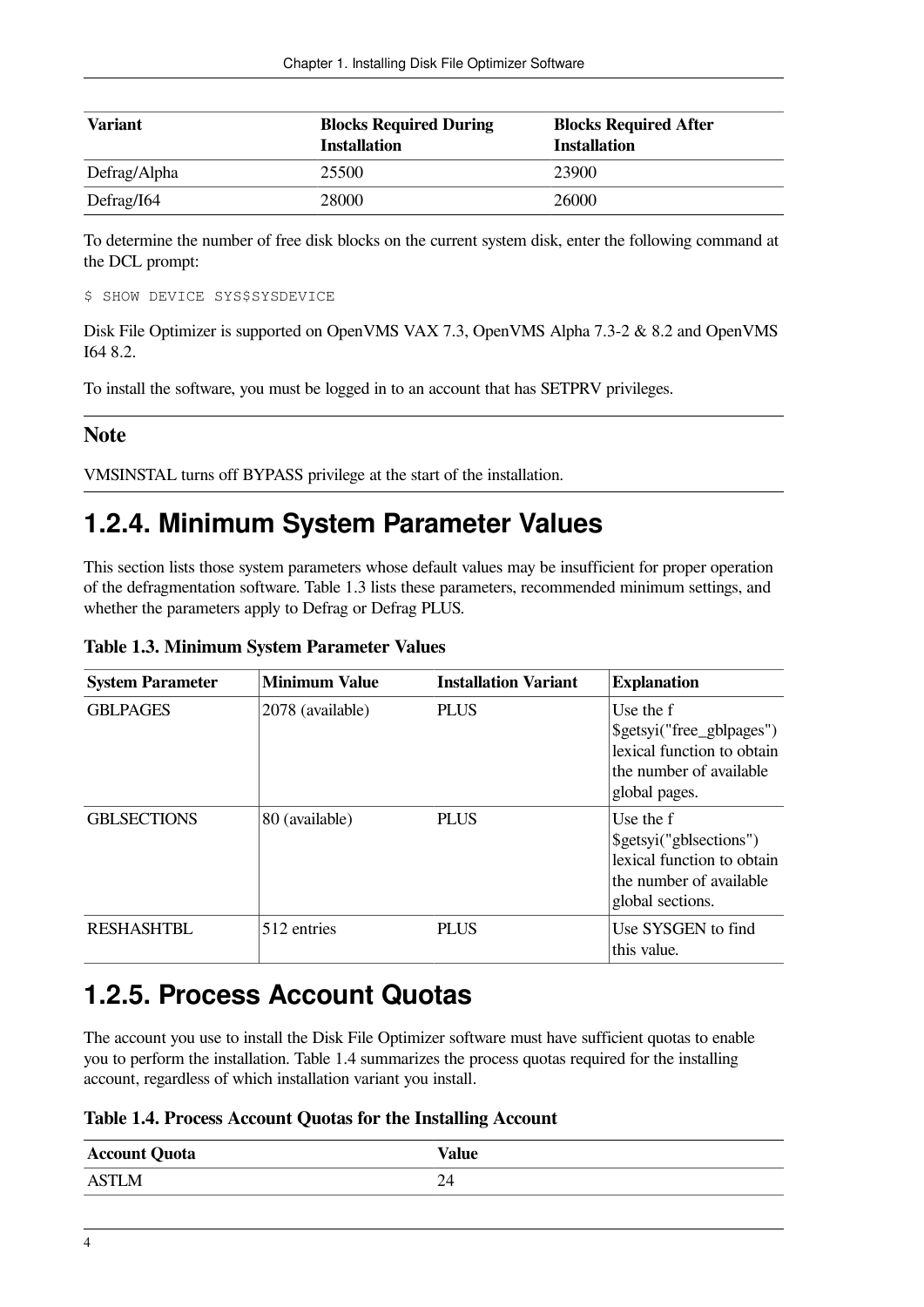| <b>Account Quota</b> | <b>Value</b> |
|----------------------|--------------|
| <b>BIOLM</b>         | 18           |
| <b>BYTLM</b>         | 20,480       |
| <b>DIOLM</b>         | 18           |
| <b>ENQLM</b>         | 2048         |
| <b>FILLM</b>         | 50           |
| <b>PRCLM</b>         | 10           |
| PGFLQUO              | 20,000       |

User account quotas are stored in the SYSUAF.DAT file. Use the VMS Authorize utility (AUTHORIZE) to verify and change user account quotas. First set your directory to SYS\$SYSTEM, and then run AUTHORIZE:

```
$ SET DEFAULT SYS$SYSTEM
$ RUN AUTHORIZE
IJAF
```
At the UAF> prompt, enter the SHOW command with an account name to check a particular account, for example:

```
UAF> SHOW SMITH
```
To change a quota, enter the MODIFY command. The following example changes the FILLM quota for the SMITH account, and then exits from the utility:

```
UAF> MODIFY SMITH /FILLM=50
UAF> EXIT
```
After you exit from the utility, the system displays messages indicating whether or not changes were made. Once the changes have been made, you must log out and log in for the new quotas to take effect.

For more information on modifying account quotas, see the description of the Authorize utility in the *VSI OpenVMS System Management Utilities Reference Manual*.

## <span id="page-10-0"></span>**1.2.6. VMScluster System Considerations**

Use the following list of guidelines when installing the Disk File Optimizer on a VMScluster system:

• For Defrag PLUS, the scheduling database should be accessible from all nodes in the cluster.

Make sure to place the scheduling database on a cluster-accessible disk. Defragmentation can occur only from nodes that can access the database.

• For Defrag PLUS, defragmentation can occur only on those nodes running a scheduler process.

The scheduler creates defragmentation processes and runs them as detached processes. Because of this, defragmentation can occur only from nodes that have a running scheduler.

• After installation, install the latest version of DCLTABLES.EXE on all nodes of your system.

To make the Disk File Optimizer available on all nodes of the cluster, you should ensure that all nodes have the latest version of DCLTABLES.EXE installed. Use SYSMAN or log in to each node in the cluster and enter the following command:

\$ INSTALL REPLACE SYS\$COMMON:[SYSLIB]DCLTABLES.EXE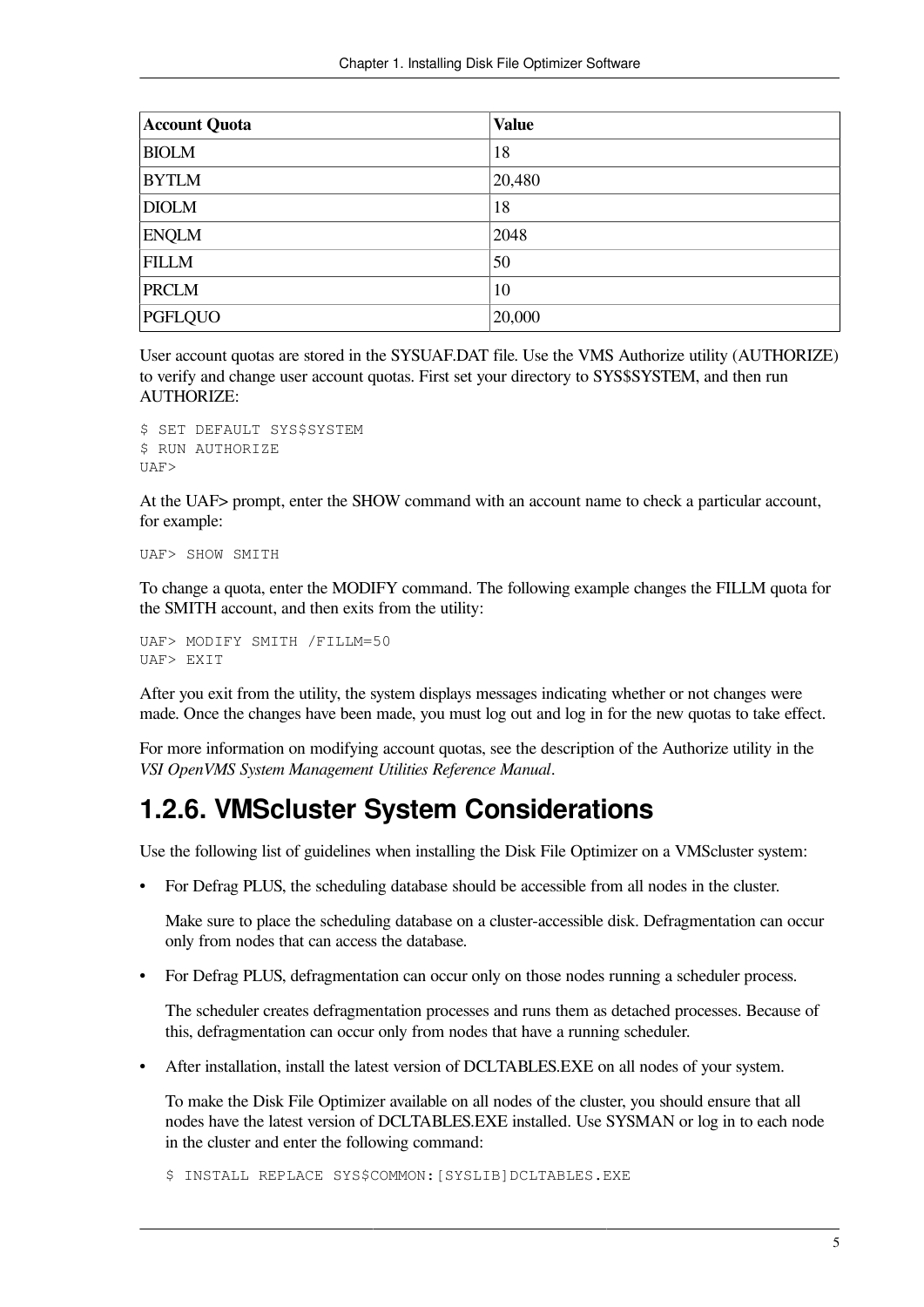- Be sure to install Disk File Optimizer on both the VAX and Alpha system in your VMScluster if it is a mix of VAX and Alpha systems.
- During installation of DFO on a cluster with multiple system disks, you must shut down the scheduler before starting the installation on the next node. Use the following command:

\$ @SYS\$MANAGER:DFG\$STOP\_SCHEDULER

During the Installation Verification Procedure (IVP) the scheduler is started on the node that the installation was just completed on. After completion of installation on all nodes, restart the scheduler on all licensed nodes in the cluster. Use the following command:

\$ @SYS\$STARTUP:DFG\$STARTUP

### <span id="page-11-0"></span>**1.2.7. Definition of SCSNODE or SYS\$NODE Considerations**

Defrag PLUS requires either SCSNODE (SYSGEN parameter) or SYS\$NODE (DECnet logical) be defined on the node that Disk File Optimizer is installed on. If both SCSNODE and SYS\$NODE are NOT defined, the Disk File Optimizer scheduler will not start.

If the node is part of a cluster then SCSNODE has to be defined in SYSGEN. You can check if SCSNODE is defined by using the following command:

```
$ WRITE SYS$OUTPUT F$GETSYI("NODENAME")
SPIELN
$
```
In this example, SPIELN is the SCSNODE name. If the SYSGEN parameter SCSNODE is not defined then no node name is returned.

Another way of checking SCSNODE is to go into SYSGEN and execute the following command:

```
$ MCR SYSGEN
SYSGEN> SHOW SCSNODE
Parameter Name Current Default Min. Max. Unit Dynamic
-------------- ------- ------- ------- ------- ---- -------
SCSNODE "SPIELN" " " " " "ZZZZ" Ascii
SYSGEN> EXIT
\mathsf{S}
```
In this example, SPIELN is the SCSNODE name.

If the node is a standalone node, it does not require that SCSNODE be defined. However, if you wish to, you can define it in SYS\$SYSTEM:MODPARAMS.DAT as follows and then do an AUTOGEN:

SCSNODE="SPIELN" SCSSYSTEMID=9112

If the node is running DECnet, it will have a logical SYS\$NODE defined. You can check to see if the logical SYS\$NODE is defined using the following command:

```
$ SHOW LOG SYS$NODE
"SYS$NODE" = "SPIELN::" (LNM$SYSTEM_TABLE)
\mathsf{S}
```
In this example, SPIELN is the SYS\$NODE name.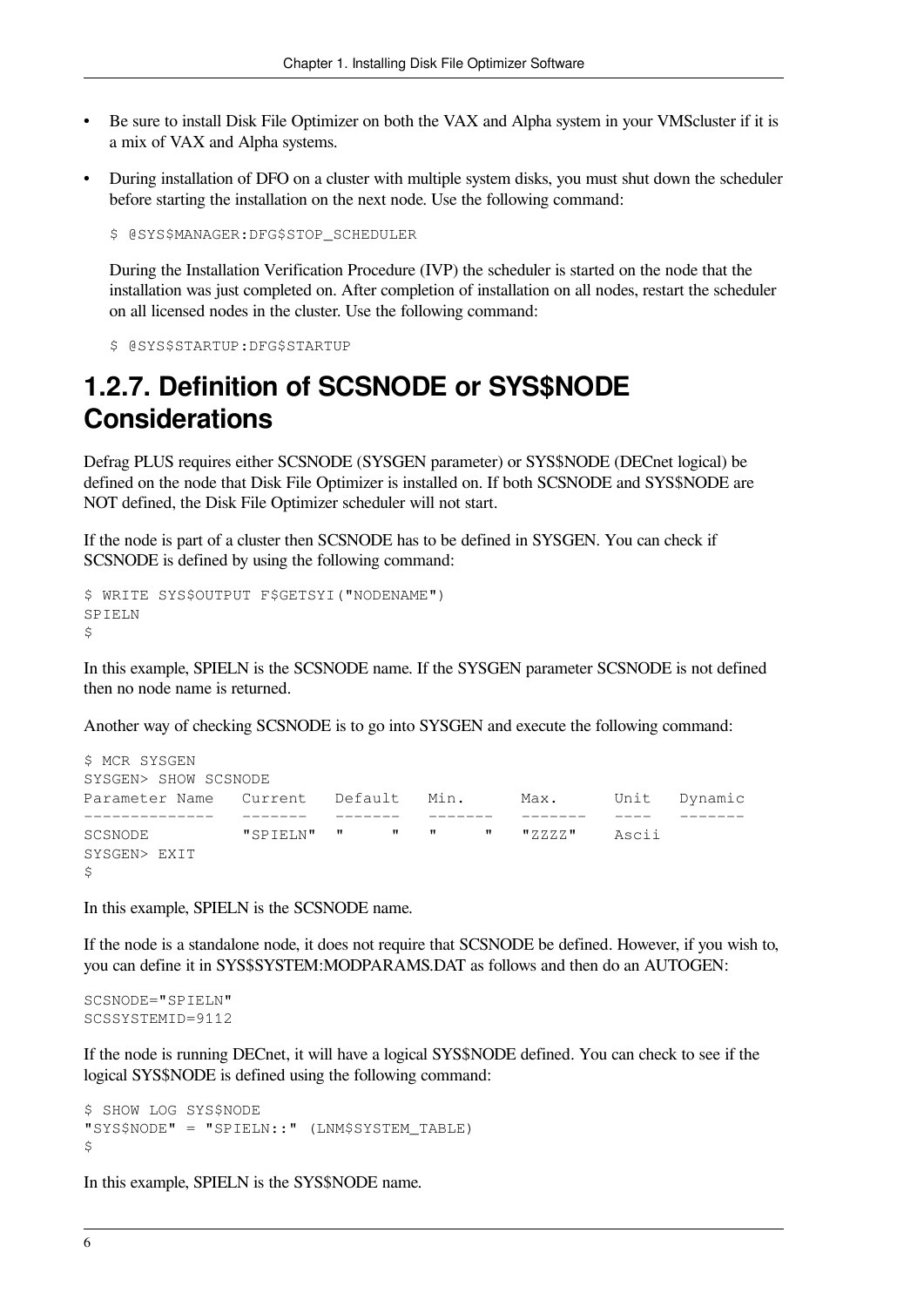## <span id="page-12-0"></span>**1.2.8. Stop the Scheduler on Defrag Plus Installations**

If you are running a previous version of the Disk File Optimizer, then shut down the Scheduler software on all nodes before installing the new version of Defrag or Defrag PLUS software.

Use SYSMAN to shut down the Scheduler software or execute the following command on all nodes:

\$ @SYS\$MANAGER:DFG\$STOP\_SCHEDULER.COM

## <span id="page-12-1"></span>**1.2.9. Execute SYS\$SYSTEM:SETFILENOMOVE.COM**

Before you run the Disk File Optimizer, execute SYS\$SYSTEM:SETFILENOMOVE.COM against all OpenVMS operating system disks on your cluster. SETFILENOMOVE.COM identifies all system files that must not be moved because they are accessed without the file system. When you run this command file, it sets the NOMOVE bit in the file header for the identified files. If you do not run this command procedure, system files could be moved that would be ''lost'' to the accessing processes.

This procedure marks certain critical system files with the NOMOVE attribute. This anchors these files to the disk; any attempt to relocate them using the XQP MOVEFILE function fails.

While attempting to execute SETFILENOMOVE.COM, you may receive several errors similar to the following:

```
%SET-E-READERR, error reading <file name>
-SYSTEM-W-ACCONFLICT, file access conflict
```
To set the NOMOVE attribute on these files you must boot from another system, such as the distribution CD, and then execute SETFILEMOVE.COM against the disk. However, these files may already have the NOMOVE attribute set. Use the DIRECTORY/FULL command to determine if the NOMOVE attribute was already set.

If the NOMOVE attribute is not set and you cannot boot from another system disk, you should be all right because the file is open when the system is booted. Disk File Optimizer does not defragment or move open files.

To use this SETFILENOMOVE.COM procedure, you must specify the file name as P1 on the command line. For example:

\$ @SYS\$SYSTEM:SETFILENOMOVE \$1\$DKB100:

## <span id="page-12-2"></span>**1.2.10. Registering the Disk File Optimizer Software License**

When you are installing Disk File Optimizer software for the first time, you must register the Disk File Optimizer software license.

The following sections describe:

- License and kit names
- How to register the software license

### <span id="page-12-3"></span>**1.2.10.1. License and Kit Names**

The license and kit name for the Disk File Optimizer software is the same for Defrag and Defrag PLUS. The license name is DFG or PFO and the kit names is: DFG029.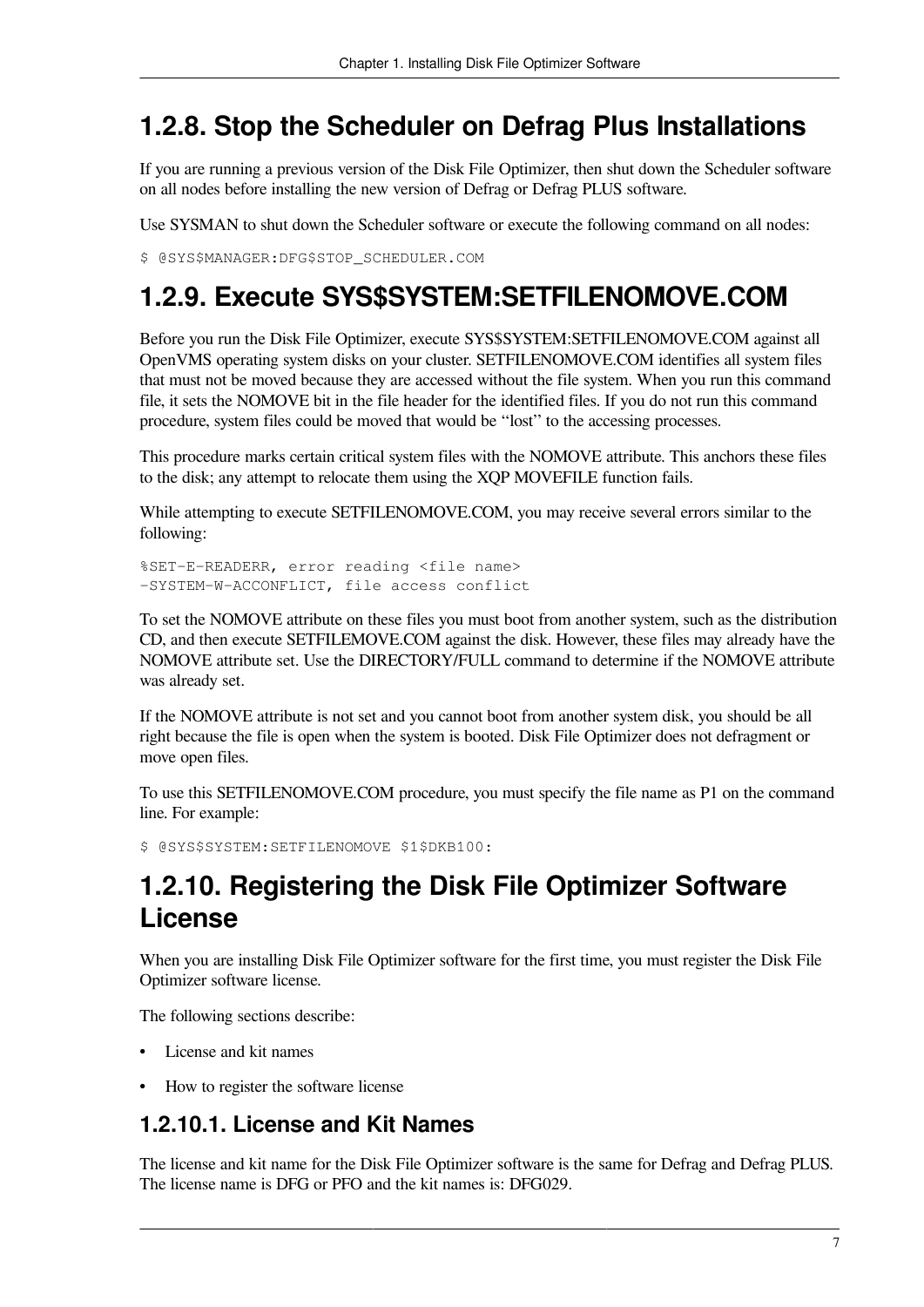### <span id="page-13-0"></span>**1.2.10.2. Registering Your Disk File Optimizer License**

Follow the steps in [Table](#page-13-1) 1.5 to register your new Disk File Optimizer license.

Where to find registration information:

The license registration information is contained in the Product Authorization Key (PAK). The PAK is a certificate shipped with the Disk File Optimizer package.

<span id="page-13-1"></span>**Table 1.5. How to Register Your Disk File Optimizer License**

|                  | <b>Stage Action</b>                                                                                                                                         | <b>Enter the command:</b>          |
|------------------|-------------------------------------------------------------------------------------------------------------------------------------------------------------|------------------------------------|
| $\mathbf{1}$     | Enter the LICENSE REGISTER command with $ \$$ LICENSE REGISTER DFG -<br>the product name and a dash.                                                        |                                    |
|                  | Important:                                                                                                                                                  |                                    |
|                  | Enter a dash at the end of each command in<br>Steps 1 through 9.                                                                                            |                                    |
| $\overline{2}$   | Enter the /ISSUER qualifier information,<br>assigning the value from the ISSUER entry of<br>the PAK.                                                        | \$ /ISSUER=DEC -                   |
| 3                | Enter the /AUTHORIZATION qualifier<br>information, assigning it the value from the<br>AUTHORIZATION NUMBER entry of the<br>PAK.                             | -\$ /AUTHORIZATION=xxxxxxx -       |
| $\overline{4}$   | Enter the /PRODUCER qualifier information,<br>assigning the value from the PRODUCER entry<br>of the PAK.                                                    | _\$ /PRODUCER=DEC -                |
| 5                | Enter the /UNITS qualifier information,<br>assigning the value from the NUMBER OF<br>UNITS entry of the PAK.                                                | \$ /UNITS=nn -                     |
| 6                | Enter the /RELEASE_DATE qualifiers<br>information, assigning the product's release<br>date value from the PRODUCT RELEASE<br>DATE entry of the PAK.         | _\$ /RELEASE_DATE=dd-mmm-yyyy -    |
| $\boldsymbol{7}$ | Enter the /TERMINATION_DATE qualifiers<br>information, assigning the product's termination<br>date value from the KEY TERMINATION<br>DATE entry of the PAK. | _\$ /TERMINATION_DATE=dd-mmm-yyyy  |
| 8                | Enter the /AVAILABILITY qualifier<br>information, assigning the value from the<br>AVAILABILITY TABLE CODE entry of the<br>PAK.                              | -\$ /AVAILABILITY=x -              |
| 9                | Enter the /OPTIONS qualifier information,<br>assigning the value from the KEY OPTIONS<br>entry of the PAK.                                                  | _\$ /OPTIONS=xxxxxx -              |
| 10               | Enter the /CHECKSUM qualifier information,<br>assigning the value from the CHECKSUM<br>entry of the PAK.                                                    | \$/CHECKSUM=x-xxxx-xxxxx-xxxx-xxxx |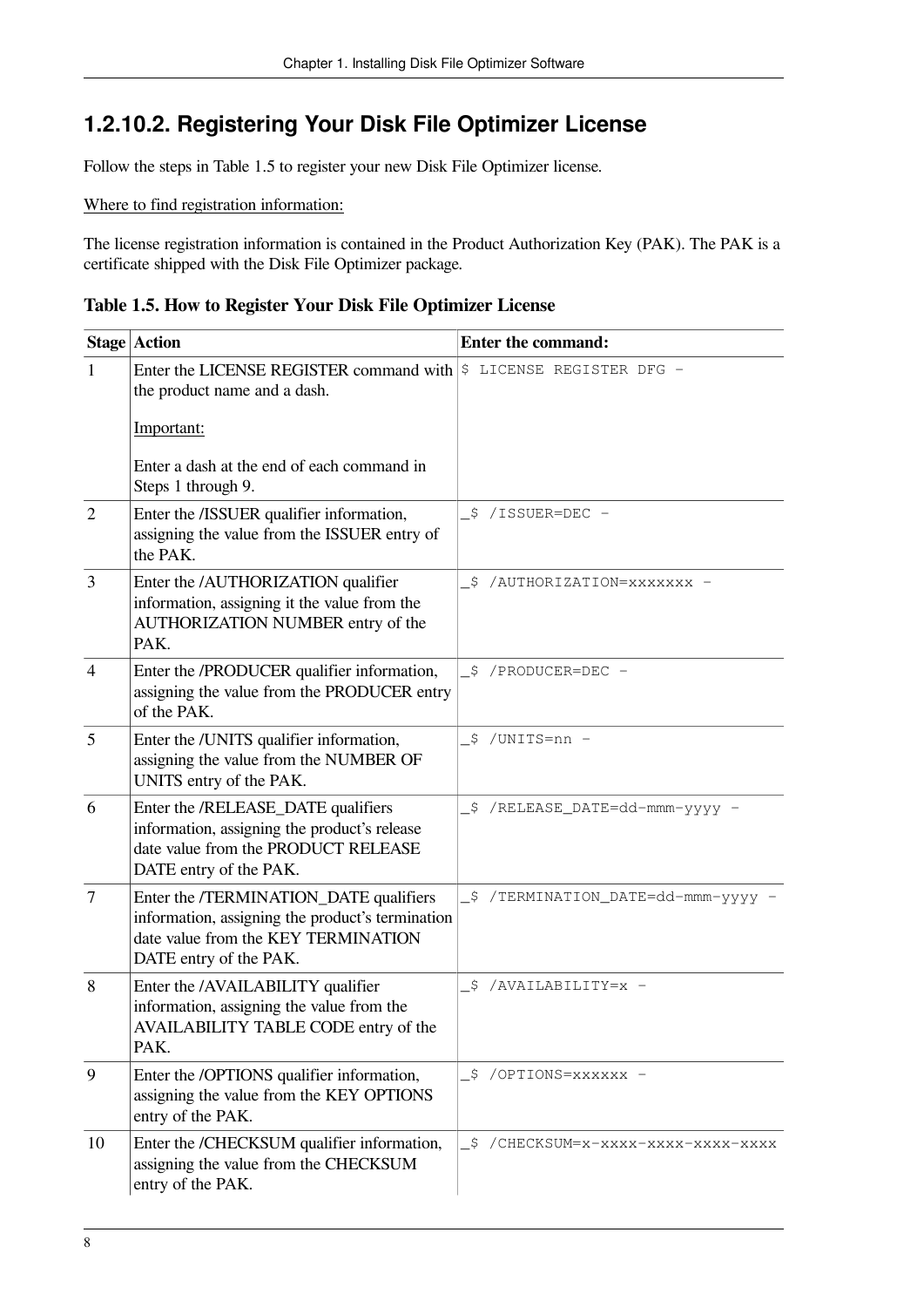|    | <b>Stage Action</b>                                       | Enter the command:  |  |  |
|----|-----------------------------------------------------------|---------------------|--|--|
|    | Important                                                 |                     |  |  |
|    | Do NOT end this entry with a dash.                        |                     |  |  |
| 11 | Invoke the LICENSE LOAD command with<br>the product name. | \$ LICENSE LOAD DFG |  |  |

# <span id="page-14-0"></span>**1.3. Installing the Disk File Optimizer Software**

# <span id="page-14-1"></span>**1.3.1. Before You Begin–Questions and Answers**

Before beginning the installation procedure, you may want to read the following questions and answers:

| Q: | Is there anything special I should do before I install<br>Disk File Optimizer for the first time?                            |
|----|------------------------------------------------------------------------------------------------------------------------------|
| A: | Yes. Make sure you have run<br>SETFILENOMOVE.COM on your OpenVMS<br>operating system disks as described in Section<br>1.2.9. |

| Q:  | How long does the installation procedure take?      |
|-----|-----------------------------------------------------|
| lA: | The installation procedure takes from 15 to 45      |
|     | minutes, depending on your media type, system       |
|     | configuration, software variant, and whether or not |
|     | you execute the IVP.                                |

| Q: | How can I get help?                                   |
|----|-------------------------------------------------------|
| A: | VMSINSTAL provides additional information             |
|    | about the decisions required to respond to the        |
|    | installation prompts. To get help at any installation |
|    | press?                                                |

|    | Where can I find an example of the installation<br> procedure?                                       |
|----|------------------------------------------------------------------------------------------------------|
| A: | Appendix B contains an example of an installation<br>procedure for the Disk File Optimizer software. |

| Q: | How can I abort the installation procedure? |
|----|---------------------------------------------|
| A: | Enter Ctrl/Y                                |

| Q:    | Do I need to do anything special to upgrade from<br>the existing Disk File Optimizer software? |
|-------|------------------------------------------------------------------------------------------------|
| $A$ : | No, unless you are upgrading from Disk File<br>Optimizer Version 1.0. Refer to Section 1.2.1.  |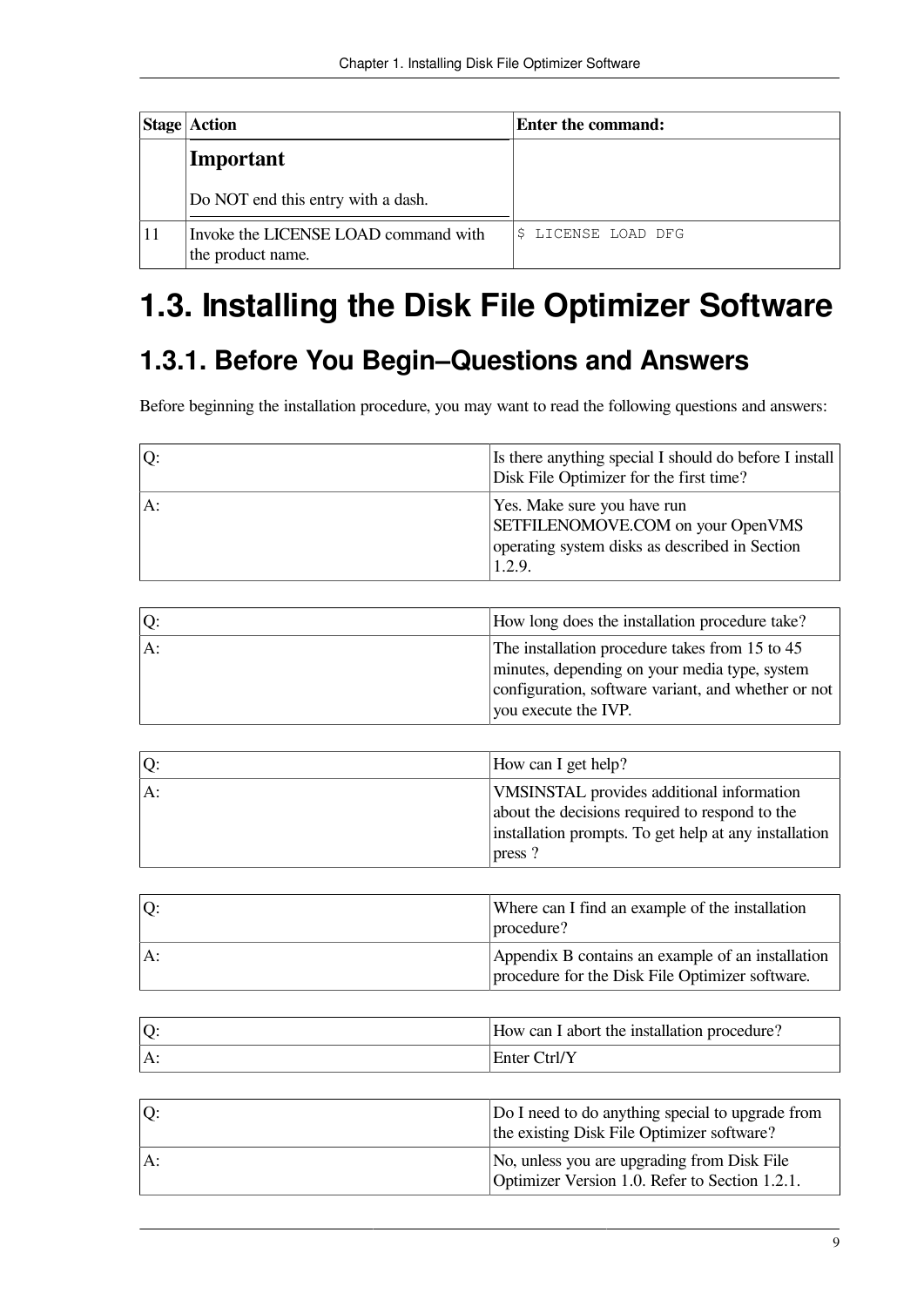# <span id="page-15-0"></span>**1.3.2. Installation Procedure**

The Disk File Optimizer installation procedure consists of a series of questions and informational messages. See Appendix B for a sample installation. Follow the steps in [Table](#page-15-1) 1.6 to install Disk File Optimizer software.

<span id="page-15-1"></span>

|  | Table 1.6. How to Install the Disk File Optimizer Software |  |  |  |  |
|--|------------------------------------------------------------|--|--|--|--|
|  |                                                            |  |  |  |  |

| <b>Step</b>    | <b>Action</b>                                                                                                                                                                                                                                                                           |  |  |  |
|----------------|-----------------------------------------------------------------------------------------------------------------------------------------------------------------------------------------------------------------------------------------------------------------------------------------|--|--|--|
| $\mathbf{1}$   | Load and mount the media that contains the software kit.                                                                                                                                                                                                                                |  |  |  |
| $\overline{2}$ | Invoke the VMSINSTAL procedure. By entering the following command:                                                                                                                                                                                                                      |  |  |  |
|                | @SYS\$UPDATE:VMSINSTAL saveset-name device-name OPTIONS N                                                                                                                                                                                                                               |  |  |  |
|                | Where:                                                                                                                                                                                                                                                                                  |  |  |  |
|                | saveset-name is the installation name for the component. For the Disk File Optimizer, use the<br>following: DFG029                                                                                                                                                                      |  |  |  |
|                | <i>device-name</i> is the name of the device on which you plan to mount the media, for example,<br>MUA0:. It is not necessary to use the console drive for this installation. However, if you use the<br>console drive, replace any media you remove when the installation is complete. |  |  |  |
|                | OPTIONS N indicates you want to see the release notes. If you do not include this parameter,<br>VMSINSTAL does not ask you about the release notes. Review the release notes before<br>proceeding with the installation as they could contain additional installation information.      |  |  |  |
| 3              | If you see the following message:                                                                                                                                                                                                                                                       |  |  |  |
|                | %VMSINSTAL-W-ACTIVE, The following processes are still active<br>* Do you want to continue anyway [NO]?                                                                                                                                                                                 |  |  |  |
|                | Enter Y and press Return, else go to Step 4.                                                                                                                                                                                                                                            |  |  |  |
| $\overline{4}$ | Confirm the state of the system backup.                                                                                                                                                                                                                                                 |  |  |  |
|                | * Are you satisfied with the backup of your system disk [Yes]?                                                                                                                                                                                                                          |  |  |  |
|                | Press Return.                                                                                                                                                                                                                                                                           |  |  |  |
| 5              | Respond to the Release Notes option.                                                                                                                                                                                                                                                    |  |  |  |
|                | Release notes included with this kit are always copied to SYS\$HELP.<br>Additional Release Notes Options:<br>1. Display release notes                                                                                                                                                   |  |  |  |
|                | 2. Print release notes<br>3. Both 1 and 2                                                                                                                                                                                                                                               |  |  |  |
|                | 4. None of the above                                                                                                                                                                                                                                                                    |  |  |  |
|                | * Select option [2]:                                                                                                                                                                                                                                                                    |  |  |  |
|                | Enter the number of the desired option and press Return.                                                                                                                                                                                                                                |  |  |  |
| 6              | Continue the installation.                                                                                                                                                                                                                                                              |  |  |  |
|                | * Do you want to continue the installation [NO]?                                                                                                                                                                                                                                        |  |  |  |
|                | Enter Y and press Return.                                                                                                                                                                                                                                                               |  |  |  |
| 7              | Purge old Disk File Optimizer software files if you want to recover storage space on your disk.                                                                                                                                                                                         |  |  |  |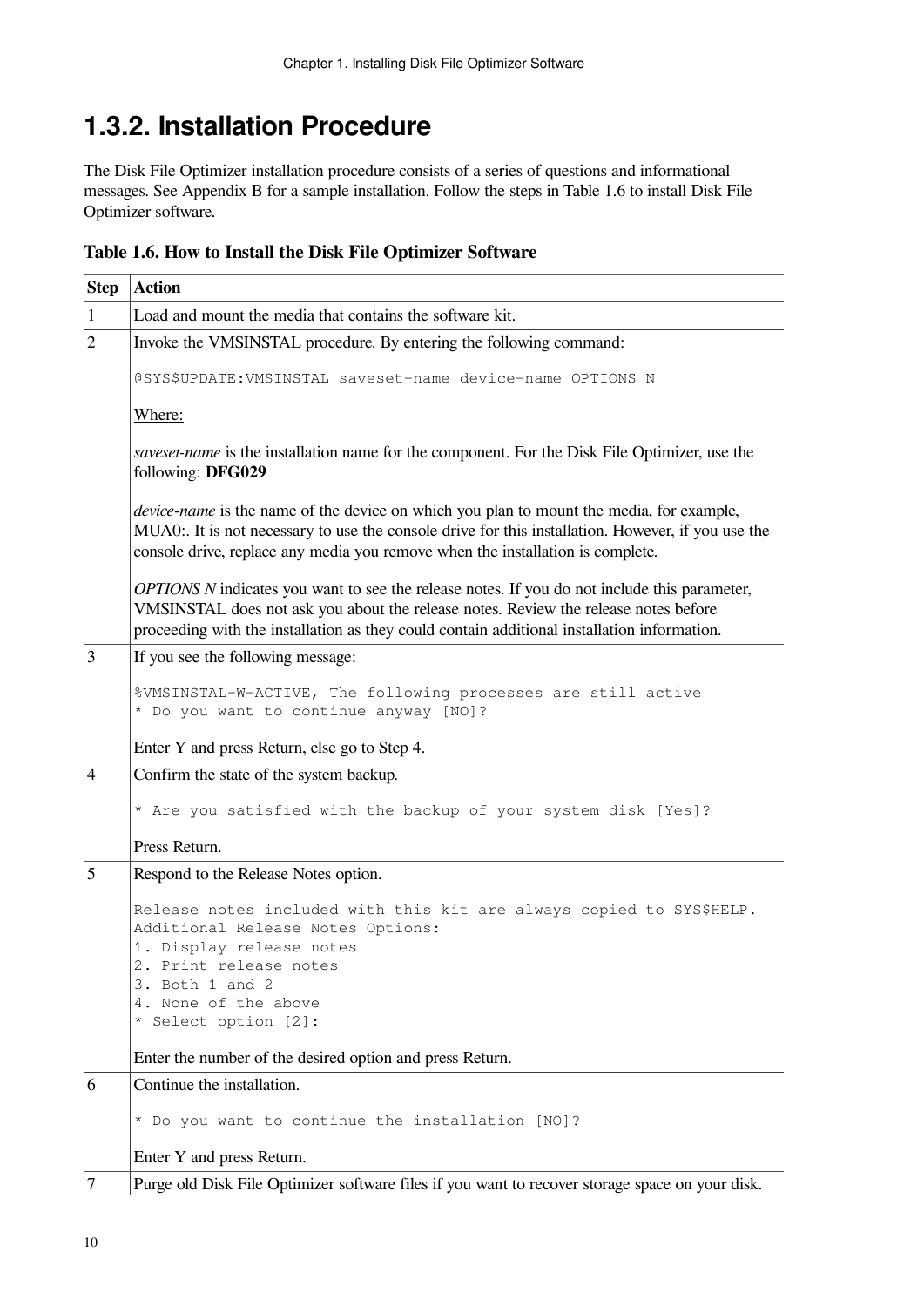| <b>Step</b> | <b>Action</b>                                                                                                                                                                                                                                                                                                                                       |
|-------------|-----------------------------------------------------------------------------------------------------------------------------------------------------------------------------------------------------------------------------------------------------------------------------------------------------------------------------------------------------|
|             | * Do you want to purge files replaced by this installation [YES]?                                                                                                                                                                                                                                                                                   |
|             | Press Return to purge old files, else enter N and press Return.                                                                                                                                                                                                                                                                                     |
| 8           | Confirm the PAK registration.                                                                                                                                                                                                                                                                                                                       |
|             | * Does this product have an authorization key registered and loaded?                                                                                                                                                                                                                                                                                |
|             | Enter Y and press Return.                                                                                                                                                                                                                                                                                                                           |
| 9           | Select to run the Installation Verification Procedure (IVP).                                                                                                                                                                                                                                                                                        |
|             | * Do you want to run the IVP after the installation [YES]?                                                                                                                                                                                                                                                                                          |
|             | Recommendation:                                                                                                                                                                                                                                                                                                                                     |
|             | Running the IVP procedure is recommended.                                                                                                                                                                                                                                                                                                           |
|             | Press Return to run the IVP, else enter N and press Return.                                                                                                                                                                                                                                                                                         |
| 10          | Confirm OpenVMS operating system disk files are set to not be moved.                                                                                                                                                                                                                                                                                |
|             | * Has SETFILENOMOVE. COM been executed against all system disks [NO]?                                                                                                                                                                                                                                                                               |
|             | If you have run SETFILENOMOVE.COM against all your OpenVMS operating system disks,<br>enter Y and press Return. Otherwise, the installation procedure exits at this point.                                                                                                                                                                          |
|             | If you do not run SETFILENOMOVE.COM against all OpenVMS operating system disks before<br>you install the Disk File Optimizer software, files on your system disks could be moved. This<br>would cause access problems for utilities that access files directly rather than through the file<br>system. Refer to Section 1.2.9 for more information. |
| 11          | Select an installation variant.                                                                                                                                                                                                                                                                                                                     |
|             | * Do you want to install Defrag or Defrag PLUS [PLUS]?                                                                                                                                                                                                                                                                                              |
|             | To install the Defrag PLUS software, enter PLUS (or press Return). To install the Defrag<br>software, enter Defrag. See Table 1.1 for more information.                                                                                                                                                                                             |
|             | <b>Note</b>                                                                                                                                                                                                                                                                                                                                         |
|             | If you select Defrag, Steps 13 through 17 do not occur.                                                                                                                                                                                                                                                                                             |
| 12          | Choose to install the DEC windows interface.                                                                                                                                                                                                                                                                                                        |
|             | * Do you want to install the Defrag DECwindows interface [YES]?                                                                                                                                                                                                                                                                                     |
|             | If you want to install the DEC windows interface, press Return.                                                                                                                                                                                                                                                                                     |
|             | If you do not want to install the DEC windows interface, enter No and press Return.                                                                                                                                                                                                                                                                 |
| 13          | Choose whether or not to install the callable interface.                                                                                                                                                                                                                                                                                            |
|             | * Do you wish to install the DFO callable interface [NO]?                                                                                                                                                                                                                                                                                           |
|             | If you need to install the callable interface, enter Y and press Return. The installation procedure<br>will install the appropriate files.                                                                                                                                                                                                          |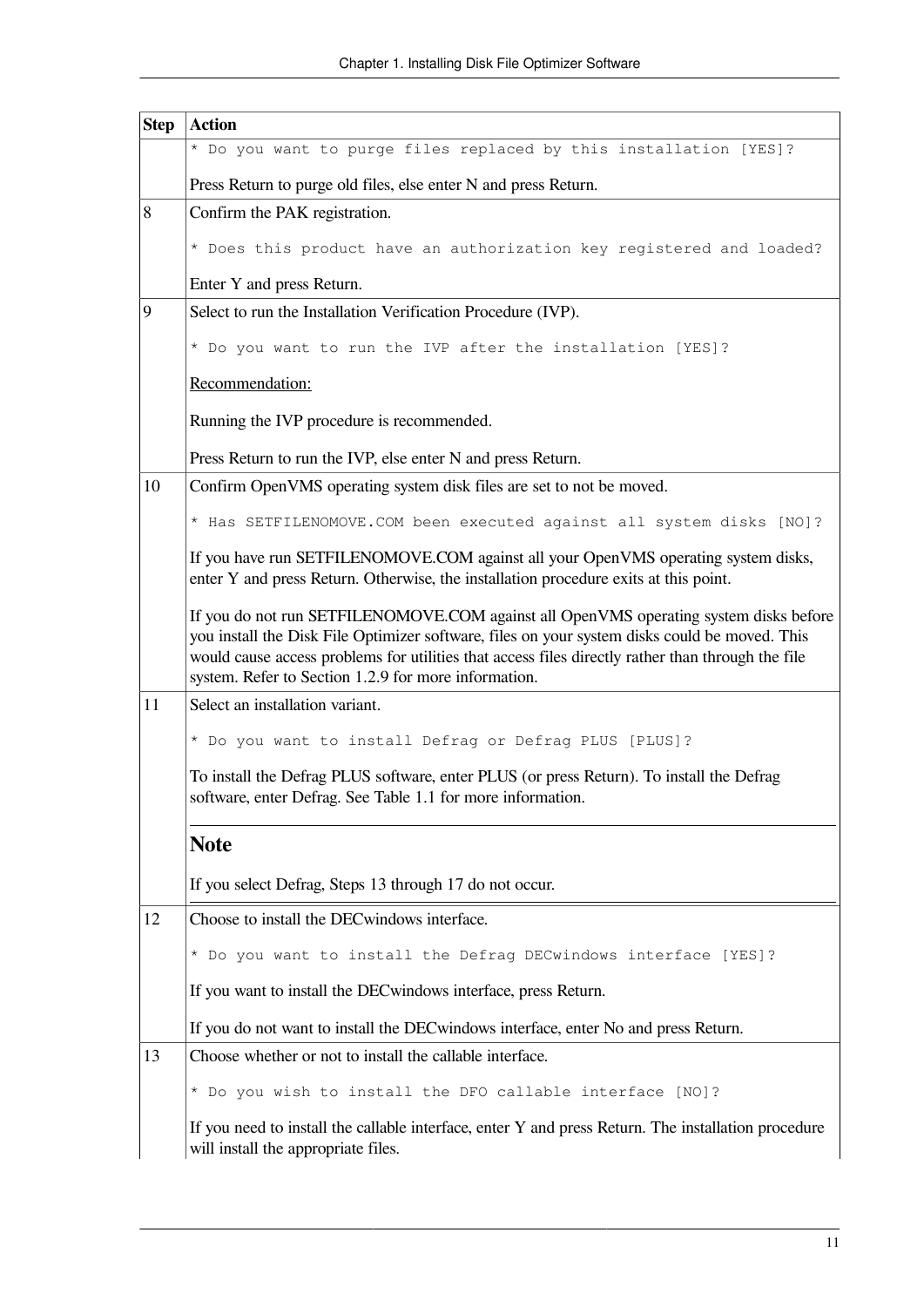| <b>Step</b> | <b>Action</b>                                                                                                                                                                                                                                                                                                                                                                                                                                                                         |  |  |  |  |
|-------------|---------------------------------------------------------------------------------------------------------------------------------------------------------------------------------------------------------------------------------------------------------------------------------------------------------------------------------------------------------------------------------------------------------------------------------------------------------------------------------------|--|--|--|--|
|             | Otherwise, press Return and the installation procedure continues to the next step.                                                                                                                                                                                                                                                                                                                                                                                                    |  |  |  |  |
| 14          | Choose the location of the scheduling database.                                                                                                                                                                                                                                                                                                                                                                                                                                       |  |  |  |  |
|             | * Device and directory to contain the scheduling database files<br>[SYS\$COMMON: [DFG\$DATABASE]]:<br>You have chosen the following as a location for the<br>defragmentation scheduling and parameter database:                                                                                                                                                                                                                                                                       |  |  |  |  |
|             | SYS\$COMMON: [DFG\$DATABASE]                                                                                                                                                                                                                                                                                                                                                                                                                                                          |  |  |  |  |
|             | * Is this device and directory correct [YES]?                                                                                                                                                                                                                                                                                                                                                                                                                                         |  |  |  |  |
|             | If you want to use the default directory, press Return. Otherwise, enter the directory name and<br>press Return.                                                                                                                                                                                                                                                                                                                                                                      |  |  |  |  |
| 15          | Decide about using existing database if present.                                                                                                                                                                                                                                                                                                                                                                                                                                      |  |  |  |  |
|             | The following scheduling/parameter database already exists:<br>DISK\$USER1: [DFG\$DATABASE]DFG\$DB.DAT;<br>DISK\$USER1: [DFG\$DATABASE]DFG\$FILE.DAT;<br>DISK\$USER1: [DFG\$DATABASE]DFG\$GENERAL.DAT;<br>DISK\$USER1: [DFG\$DATABASE]DFG\$NODE.DAT;<br>DISK\$USER1: [DFG\$DATABASE]DFG\$QUEUE.DAT;<br>DISK\$USER1: [DFG\$DATABASE]DFG\$SCRIPT.DAT;<br>DISK\$USER1: [DFG\$DATABASE]DFG\$VOLUME.DAT;<br>* Do you wish to use it [YES]?                                                 |  |  |  |  |
|             | This message appears only if a database already exists in the chosen database directory. Press<br>return to use the existing database.                                                                                                                                                                                                                                                                                                                                                |  |  |  |  |
| 16          | Choose the name of the mail distribution file.                                                                                                                                                                                                                                                                                                                                                                                                                                        |  |  |  |  |
|             | * Mail distribution file name [SYS\$COMMON: [DFG\$DATABASE]DFG<br>\$MAIL.DIS]:<br>The mail distribution file for notification messages is<br>SYS\$COMMON: [DFG\$DATABASE]DFG\$MAIL.DIS;<br>* Is this the correct file specification [YES]?                                                                                                                                                                                                                                            |  |  |  |  |
|             | The mail distribution file is created during installation. You may specify a list of user names for<br>this distribution list or take the default, which is the user name of the installing account.                                                                                                                                                                                                                                                                                  |  |  |  |  |
| 17          | Specify whether or not to change the contents of the mail distribution file.                                                                                                                                                                                                                                                                                                                                                                                                          |  |  |  |  |
|             | By default, the mail distribution file contains only the user name<br>of the installing account.<br>* Do you want to override the default contents of {mail.DIS} [NO]?                                                                                                                                                                                                                                                                                                                |  |  |  |  |
|             | Press Return if you wish the notification list to contain only the user name of the installing<br>account. Enter Y if you want to specify a different mailing list. If you enter Y, the installation<br>procedure prompts you for a list of user names. Separate the user names with commas, for<br>example: USER1, USER2, USER3[,].                                                                                                                                                  |  |  |  |  |
| 18          | Read informational messages.                                                                                                                                                                                                                                                                                                                                                                                                                                                          |  |  |  |  |
|             | At this point, the installation procedure displays a number of informational messages that report<br>on the progress of the installation. There are no further questions. If the installation procedure<br>has been successful up to this point, VMSINSTAL moves the new or modified files to their<br>target directories, updates Help files, and updates DCL tables, if necessary. If you chose to have<br>files purged, that work is done now. The following message is displayed: |  |  |  |  |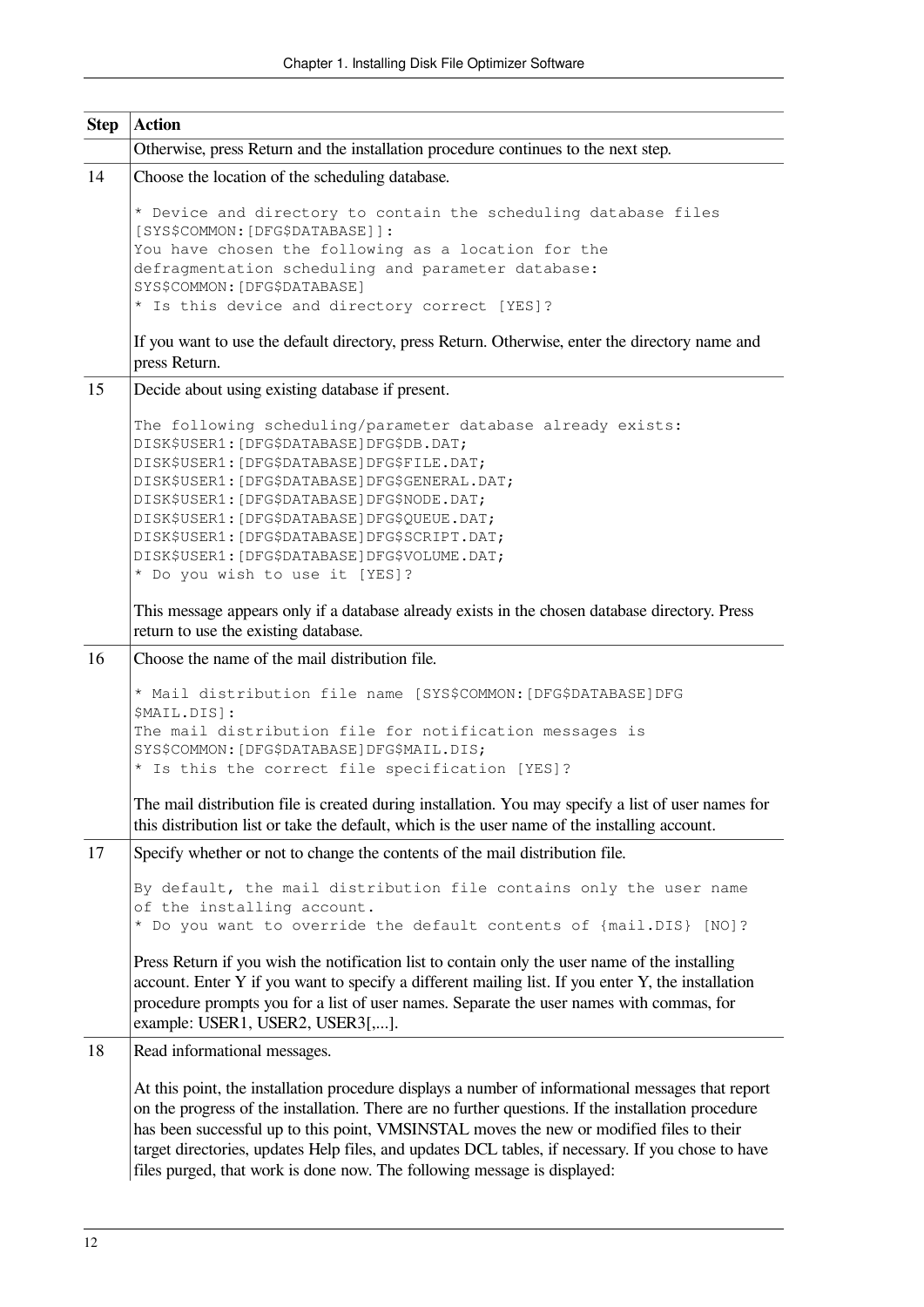| <b>Step</b>                                                                                                                                                                                                                                                                                                                                                | <b>Action</b>                                                                                                                                                                                                                                                                                                                                                                                                                                                                                                                 |  |  |  |  |
|------------------------------------------------------------------------------------------------------------------------------------------------------------------------------------------------------------------------------------------------------------------------------------------------------------------------------------------------------------|-------------------------------------------------------------------------------------------------------------------------------------------------------------------------------------------------------------------------------------------------------------------------------------------------------------------------------------------------------------------------------------------------------------------------------------------------------------------------------------------------------------------------------|--|--|--|--|
|                                                                                                                                                                                                                                                                                                                                                            | No more input is required to complete this installation. From this<br>point it proceeds automatically.<br>The following messages are displayed when the installation procedure converts the RMS<br>database to do away with index key compression:                                                                                                                                                                                                                                                                            |  |  |  |  |
|                                                                                                                                                                                                                                                                                                                                                            |                                                                                                                                                                                                                                                                                                                                                                                                                                                                                                                               |  |  |  |  |
|                                                                                                                                                                                                                                                                                                                                                            | Attempting to convert your RMS database so there is no index key<br>compression. This requires converting the database. The old<br>database files will be renamed to:<br>DFG\$DATABASE: DFG\$DB_OLD.DAT<br>DFG\$DATABASE:DFG\$FILE_OLD.DAT<br>DFG\$DATABASE:DFG\$GENERAL_OLD.DAT<br>DFG\$DATABASE: DFG\$NODE_OLD.DAT<br>DFG\$DATABASE: DFG\$QUEUE_OLD.DAT<br>DFG\$DATABASE:DFG\$SCRIPT_OLD.DAT<br>DFG\$DATABASE: DFG\$VOLUME_OLD.DAT<br>After you are satisfied with the installation, you may wish to delete<br>these files. |  |  |  |  |
| After the files have been moved, the installation procedure starts a scheduling process on the<br>installing node. The name, ID, and log file for this process are displayed:<br>%RUN-S-PROC_ID, identification of created process is 0000012B<br>Defragmentation scheduler, DFG\$XXXX started on XXXX<br>Scheduler log file: DFG\$DATABASE: DFG\$XXXX.LOG |                                                                                                                                                                                                                                                                                                                                                                                                                                                                                                                               |  |  |  |  |
|                                                                                                                                                                                                                                                                                                                                                            | The name of the scheduler process is DFG\$_XXXX, where XXXX is the node name where the<br>scheduler is executing.                                                                                                                                                                                                                                                                                                                                                                                                             |  |  |  |  |
|                                                                                                                                                                                                                                                                                                                                                            | <b>Note</b>                                                                                                                                                                                                                                                                                                                                                                                                                                                                                                                   |  |  |  |  |
|                                                                                                                                                                                                                                                                                                                                                            | The name of the node comes from either the SYSGEN parameter, SCSNODE, or if SCSNODE<br>is undefined, from the system logical name, SYS\$NODE. At least one of these must indicate a<br>valid node name or the defragmentation software will not work correctly.                                                                                                                                                                                                                                                               |  |  |  |  |
| 19                                                                                                                                                                                                                                                                                                                                                         | Observe the IVP.                                                                                                                                                                                                                                                                                                                                                                                                                                                                                                              |  |  |  |  |
|                                                                                                                                                                                                                                                                                                                                                            | If you chose to run the IVP, VMSINSTAL runs it now. When the IVP begins, the following<br>message is displayed:                                                                                                                                                                                                                                                                                                                                                                                                               |  |  |  |  |
|                                                                                                                                                                                                                                                                                                                                                            | Beginning the V2.9 installation verification proced                                                                                                                                                                                                                                                                                                                                                                                                                                                                           |  |  |  |  |
|                                                                                                                                                                                                                                                                                                                                                            | When the IVP completes successfully, the following message is displayed:                                                                                                                                                                                                                                                                                                                                                                                                                                                      |  |  |  |  |
|                                                                                                                                                                                                                                                                                                                                                            | Installation verification for V2.9 has successfully                                                                                                                                                                                                                                                                                                                                                                                                                                                                           |  |  |  |  |

# <span id="page-18-0"></span>**1.3.3. Error Recovery**

If errors occur during the installation or when the IVP is running, VMSINSTAL displays failure messages. If the installation fails, the following message is displayed:

```
%VMSINSTAL-E-INSFAIL, The installation of DFG Version
V2.9
has failed.
```
If the IVP fails, the following messages are displayed: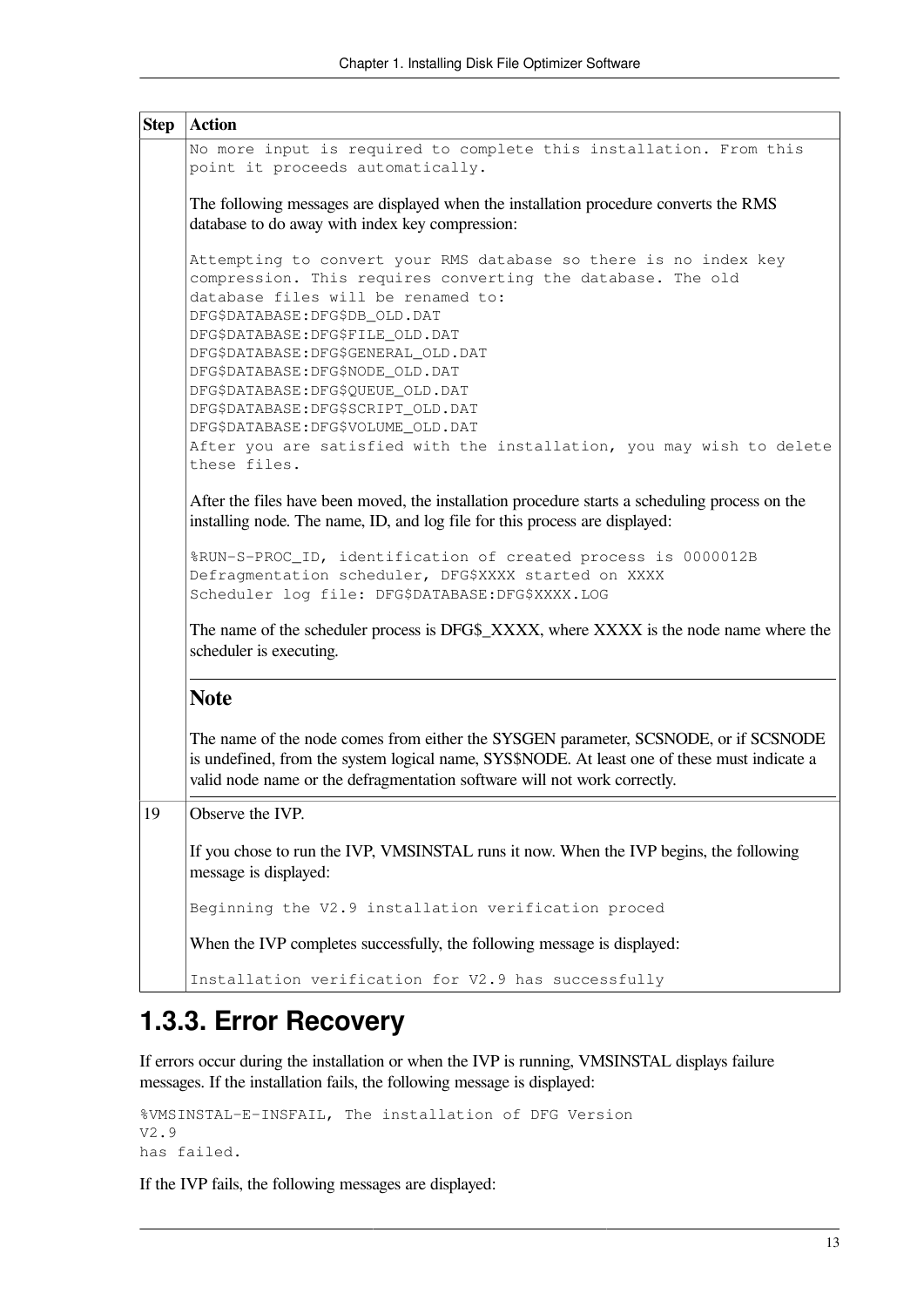The DFG Version V2.9 Installation Verification Procedure failed. %VMSINSTAL-E-IVPFAIL, The IVP for DFG Version V2.9 has failed.

Errors can occur during the installation if any of the following conditions exist:

- Incorrect operating system version
- Incorrect prerequisite software version
- Insufficient quotas
- Insufficient system parameter values
- VMS Help library is currently in use
- Product license has not been registered and loaded

For descriptions of the error messages generated by these conditions, see the VMS documentation about system messages, recovery procedures, and VMS software installation. If you are notified that any of these conditions exist, take the appropriate action as described in the message.

# <span id="page-19-0"></span>**1.4. After Installing the Disk File Optimizer**

Perform the following tasks after installing the Disk File Optimizer:

- Run the IVP separately to verify the installation
- Edit the system startup and shutdown files
- Make the Disk File Optimizer software usable on a VMScluster system
- Resolve database errors
- Delete old copies of the database files
- Verify account requirements
- <span id="page-19-1"></span>Report any problems

## **1.4.1. Running the IVP Separately**

You usually run the Installation Verification Procedure (IVP) during the installation by responding YES to the question:

\* Do you want to run the IVP after the installation [YES]?

If you did not run the IVP during the installation, or if you want to run the IVP separately to confirm the integrity of installed files, execute the IVP by entering this command:

```
$ @SYS$TEST:DFG$IVP.COM
```
#### Requirements:

The Disk File Optimizer software must be running on the system where the IVP is executed.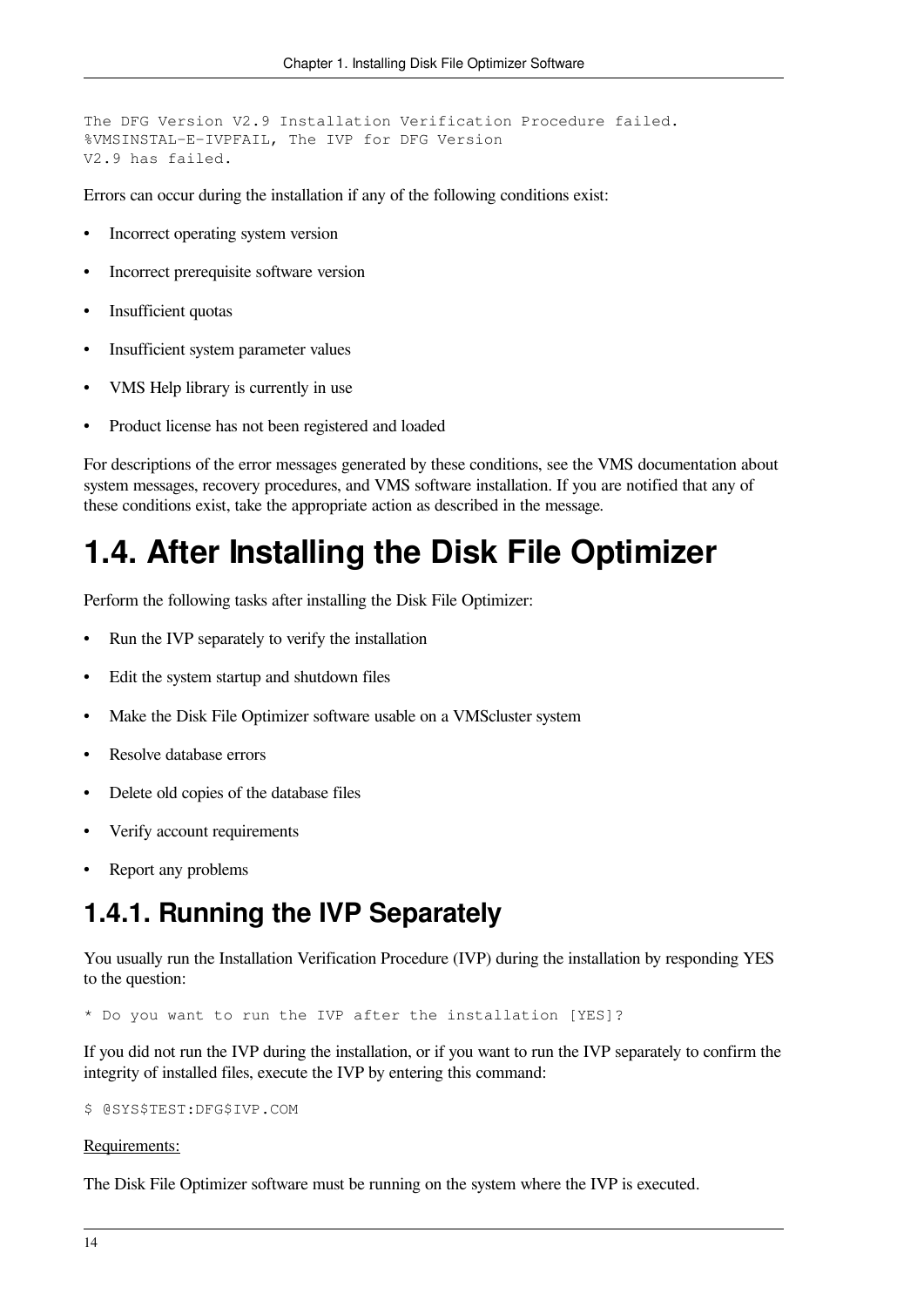## <span id="page-20-0"></span>**1.4.2. Editing the System wide Command Files**

#### System startup:

You must edit the system startup procedure to ensure automatic startup of the Disk File Optimizer software each time the system boots. Add the following line to

```
SYS$MANAGER:SYSTARTUP.COM:
$ @SYS$MANAGER:DFG$STARTUP.COM
```
#### System shutdown:

You can modify the system shutdown file to provide for an orderly shutdown of the Disk File Optimizer. To do this, add the following line to SYS\$MANAGER:SYSHUTDWN.COM:

```
$ @SYS$MANAGER:DFG$SHUTDOWN.COM
```
# <span id="page-20-1"></span>**1.4.3. Making the Disk File Optimizer Work on a VMScluster System**

To make the Disk File Optimizer available on all nodes of the cluster, you should ensure that all nodes have the latest version of DCLTABLES.EXE installed. You can do this by using SYSMAN or by logging in to each node in the cluster and entering the following command:

<span id="page-20-2"></span>\$ INSTALL REPLACE SYS\$COMMON:[SYSLIB]DCLTABLES.EXE

# **1.4.4. Deleting Old Copies of the RMS Database Files**

If you upgraded the Defrag PLUS variant of Disk File Optimizer, there are seven old files on your disk:

- DFG\$DATABASE:DFG\$DB\_OLD.DAT
- DFG\$DATABASE:DFG\$FILE\_OLD.DAT
- DFG\$DATABASE:DFG\$GENERAL\_OLD.DAT
- DFG\$DATABASE:DFG\$NODE\_OLD.DAT
- DFG\$DATABASE:DFG\$QUEUE\_OLD.DAT
- DFG\$DATABASE:DFG\$SCRIPT\_OLD.DAT
- DFG\$DATABASE:DFG\$VOLUME\_OLD.DAT

You can delete these files.

### <span id="page-20-3"></span>**1.4.5. Loading The New Database After Upgrading from Disk File Optimizer V1.0**

If you are upgrading from Disk File Optimizer V1.0 and have saved the data in your database, you must restore it. If you saved your database data as described in [Section](#page-7-0) 1.2.1, you can load it into your new RMS database using the following command:

\$ @LOAD\_DB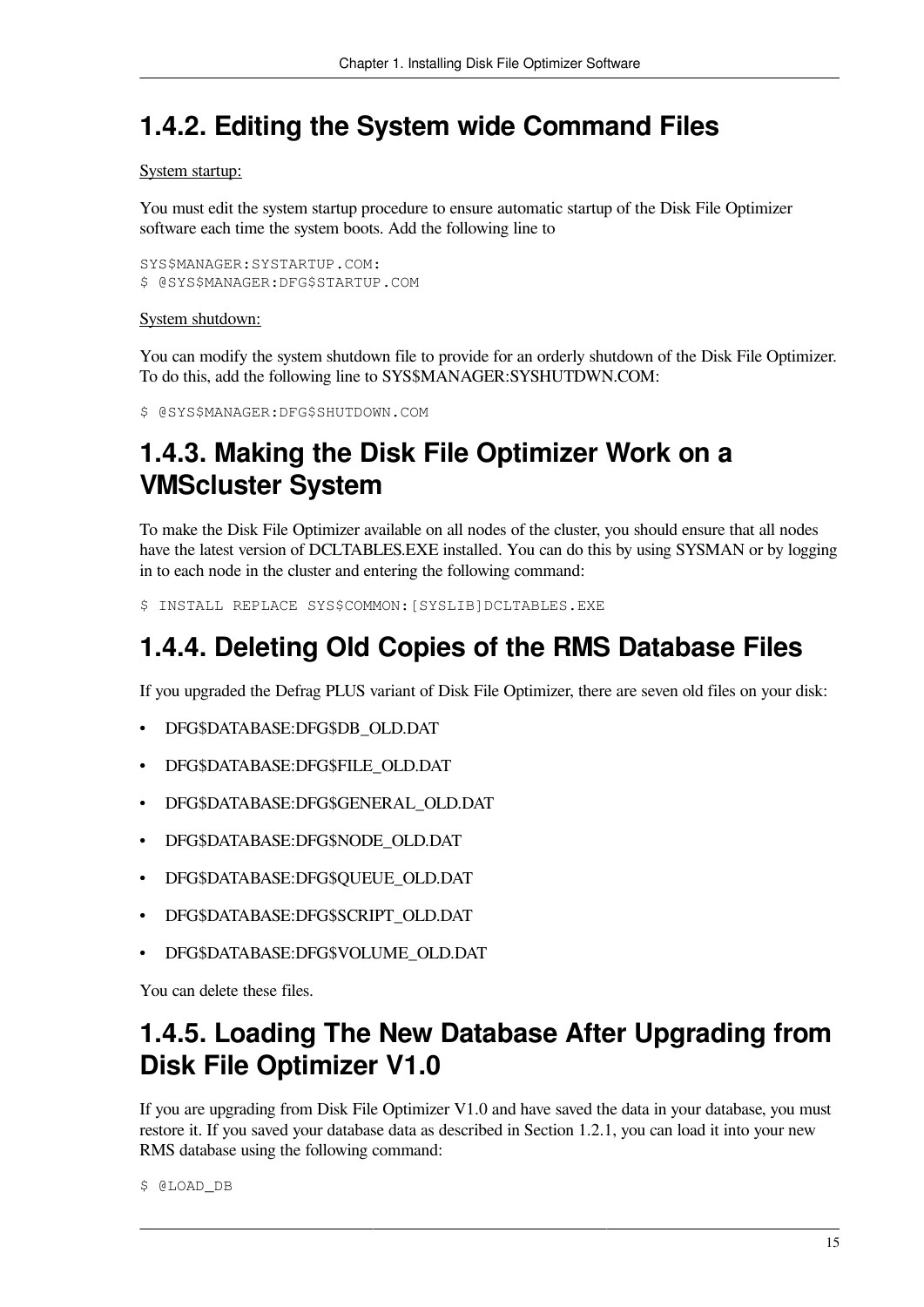# <span id="page-21-0"></span>**1.4.6. Verifying Account Requirements**

The following privileges are required to run the Disk File Optimizer software:

- BYPASS
- CMKRNL
- DETACH
- NETMBX
- SHARE
- SYSGBL
- SYSLCK
- SYSPRV
- TMPMBX
- WORLD

## <span id="page-21-1"></span>**1.4.7. Reporting Problems**

tbs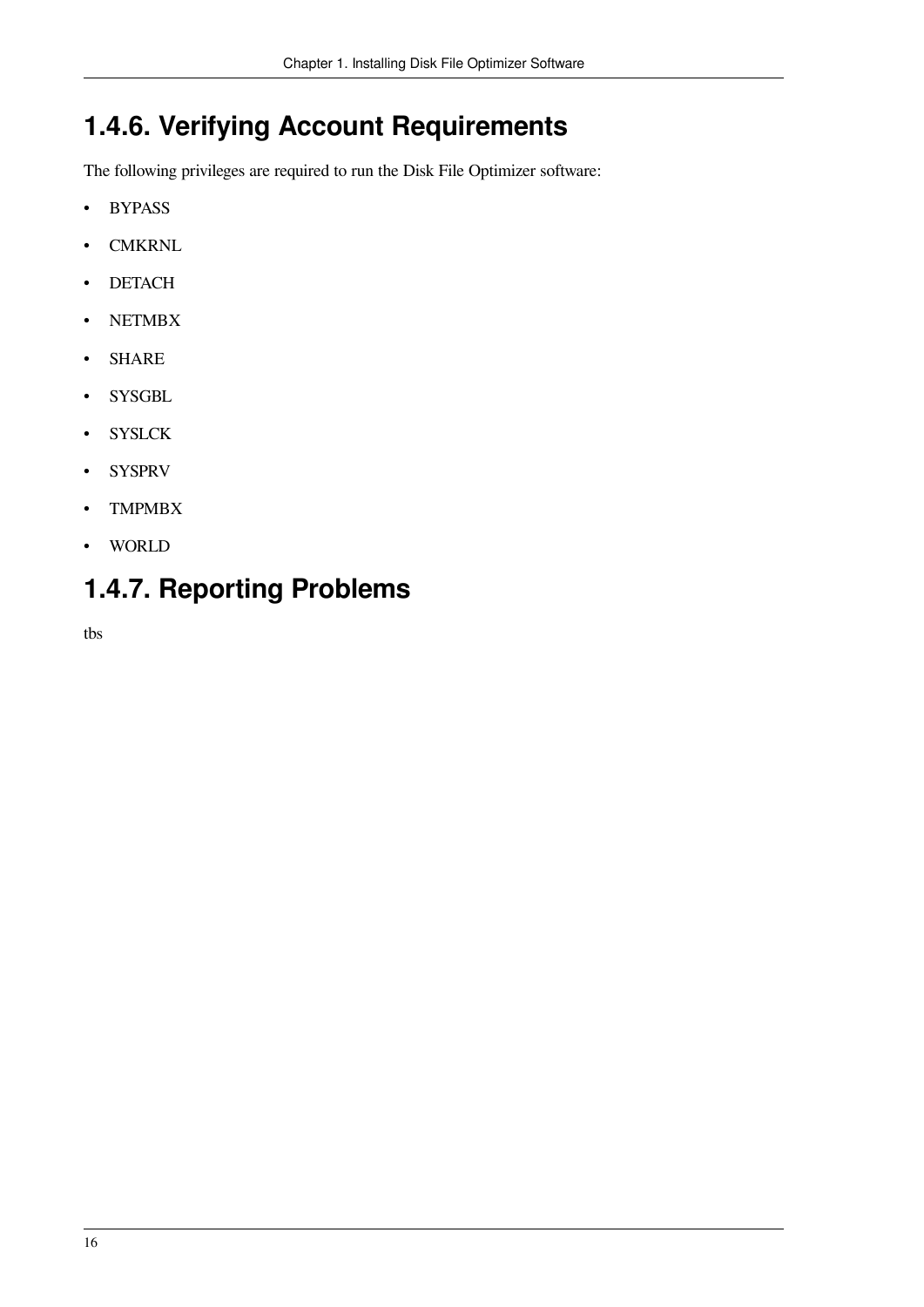# <span id="page-22-0"></span>**Appendix A. Disk File Optimizer Logicals and Files**

# <span id="page-22-1"></span>**A.1. Files Added to System by the Disk File Optimizer**

The following files are permanently added to the system when you install the Defrag PLUS variant. Files marked with an asterisk (\*) are not added if you install the Defrag variant:

- DFG\$DATABASE (directory, typically SYS\$COMMON:[000000]DFG\$DATABASE.DIR) \*
- DFG\$DATABASE:DFG\$DB.DAT \*
- DFG\$DATABASE:DFG\$FILE.DAT \*
- DFG\$DATABASE:DFG\$GENERAL.DAT \*
- DFG\$DATABASE:DFG\$MAIL.DIS \*
- DFG\$DATABASE:DFG\$NODE.DAT \*
- DFG\$DATABASE:DFG\$QUEUE.DAT \*
- DFG\$DATABASE:DFG\$SCRIPT.DAT \*
- DFG\$DATABASE:DFG\$VOLUME.DAT \*
- SYS\$COMMON:[SYS\$STARTUP]DFG\$STARTUP.COM
- SYS\$COMMON:[SYS\$STARTUP]DFG\$START\_SCHEDULER.COM \*
- SYS\$COMMON:[SYSEXE]DFG\$CREATE\_DATABASE.EXE \*
- SYS\$COMMON:[SYSEXE]DFG\$DCL.EXE
- SYS\$COMMON:[SYSEXE]DFG\$ENGINE\_MAIN.EXE
- SYS\$COMMON:[SYSEXE]DFG\$INIT\_DATABASE.EXE \*
- SYS\$COMMON:[SYSEXE]DFG\$SCHEDULER.EXE \*
- SYS\$COMMON:[SYSEXE]DFG\$STOP\_SCHEDULER.EXE \*
- SYS\$COMMON:[SYSEXE]DFG\$REFORMAT\_DB\_RMS.EXE \*
- SYS\$COMMON:[SYSEXE]DFG\$REFORMAT\_DB.EXE \*
- SYS\$COMMON:[SYSHLP]DEFRAGMENT.HLB
- SYS\$COMMON:[SYSHLP]DFGxxx.RELEASE\_NOTES
- SYS\$COMMON:[SYSHLP]DFGxxx\_OPR\_GUIDE
- SYS\$COMMON:[SYSHLP]DFGxxx\_INSTALL\_GUIDE
- SYS\$COMMON:[SYSHLP]DFGxxx\_SPD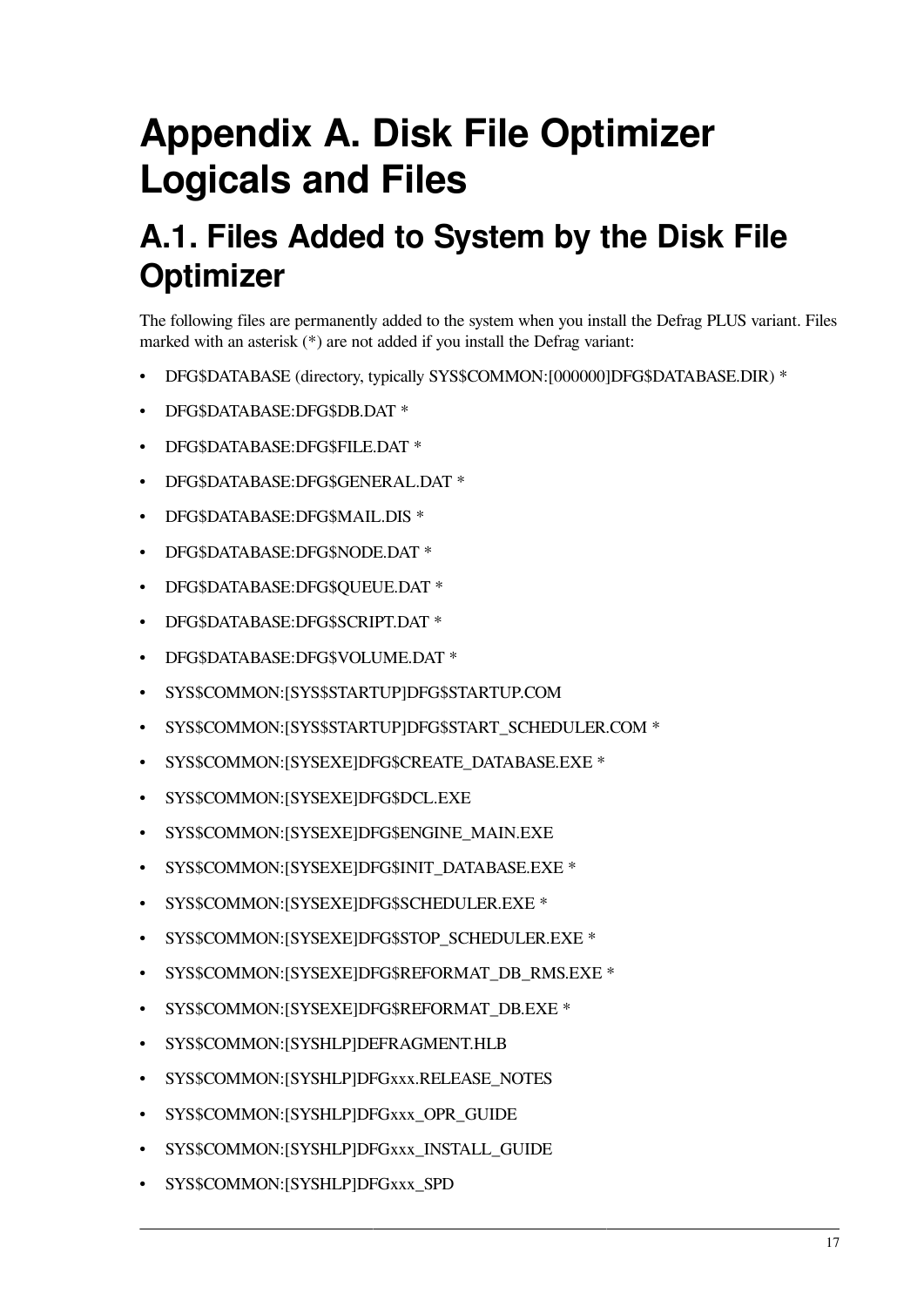- SYS\$COMMON:[SYSHLP]DFGxxx\_COVER\_LETTER
- SYS\$COMMON:[SYSLIB]DFG\$DEFRAGMENTSHR.EXE \*
- SYS\$COMMON:[SYSLIB]DFG\$RMSSHR.EXE \*
- SYS\$COMMON:[SYSLIB]DFG\$UTILITYSHR.EXE
- SYS\$COMMON:[SYSMGR]DFG\$DEINSTAL.COM
- SYS\$COMMON:[SYSMGR]DFG\$SHUTDOWN.COM
- SYS\$COMMON:[SYSMGR]DFG\$STOP\_SCHEDULER.COM \*
- SYS\$COMMON:[SYSMSG]DFG\$MESSAGE.EXE
- SYS\$COMMON:[SYSTEST]DFG\$IVP.COM

If you install the GUI interface, the following additional files are created:

- SYS\$COMMON:[DECW\$DEFAULTS.USER]DFG\$DW.DAT
- SYS\$COMMON:[DECW\$DEFAULTS.USER]DFG\$DW.UID
- SYS\$COMMON:[SYSEXE]DFG\$DW.EXE
- SYS\$COMMON:[SYSHLP]DFG\$DW.HLB

If you install the callable interface, the following additional files are created:

- SYS\$COMMON:[SYSLIB]DFG\$DEF.FOR
- SYS\$COMMON:[SYSLIB]DFG\$DEF.H
- SYS\$COMMON:[SYSLIB]DFG\$DEF.MAR
- SYS\$COMMON:[SYSLIB]DFG\$DEF.PAS

# <span id="page-23-0"></span>**A.2. Logical Names**

Logical names for the Disk File Optimizer begin with the prefix DFG\$. [Table](#page-23-1) A.1 describes each logical name.

<span id="page-23-1"></span>**Table A.1. Logical Names**

| <b>Logical Name</b>  | <b>Installation</b><br><b>Variant</b> | <b>Purpose</b>                                                                                                                                                                                                                                                  |
|----------------------|---------------------------------------|-----------------------------------------------------------------------------------------------------------------------------------------------------------------------------------------------------------------------------------------------------------------|
| <b>DFG\$DATABASE</b> | Defrag PLUS                           | Equates to the device: [dir] specification<br>where the database resides. Also located<br>in this directory are the scheduler log<br>files, which have a name of DFG\$<br>xxxx.LOG, where xxxx is the name<br>of the node on which the scheduler is<br>running. |
| <b>DFG\$DISK</b>     | All                                   | Provided to the EPILOGUE and<br><b>PROLOGUE</b> command files. It<br>translates to the name of the disk on<br>which DFO currently operates.                                                                                                                     |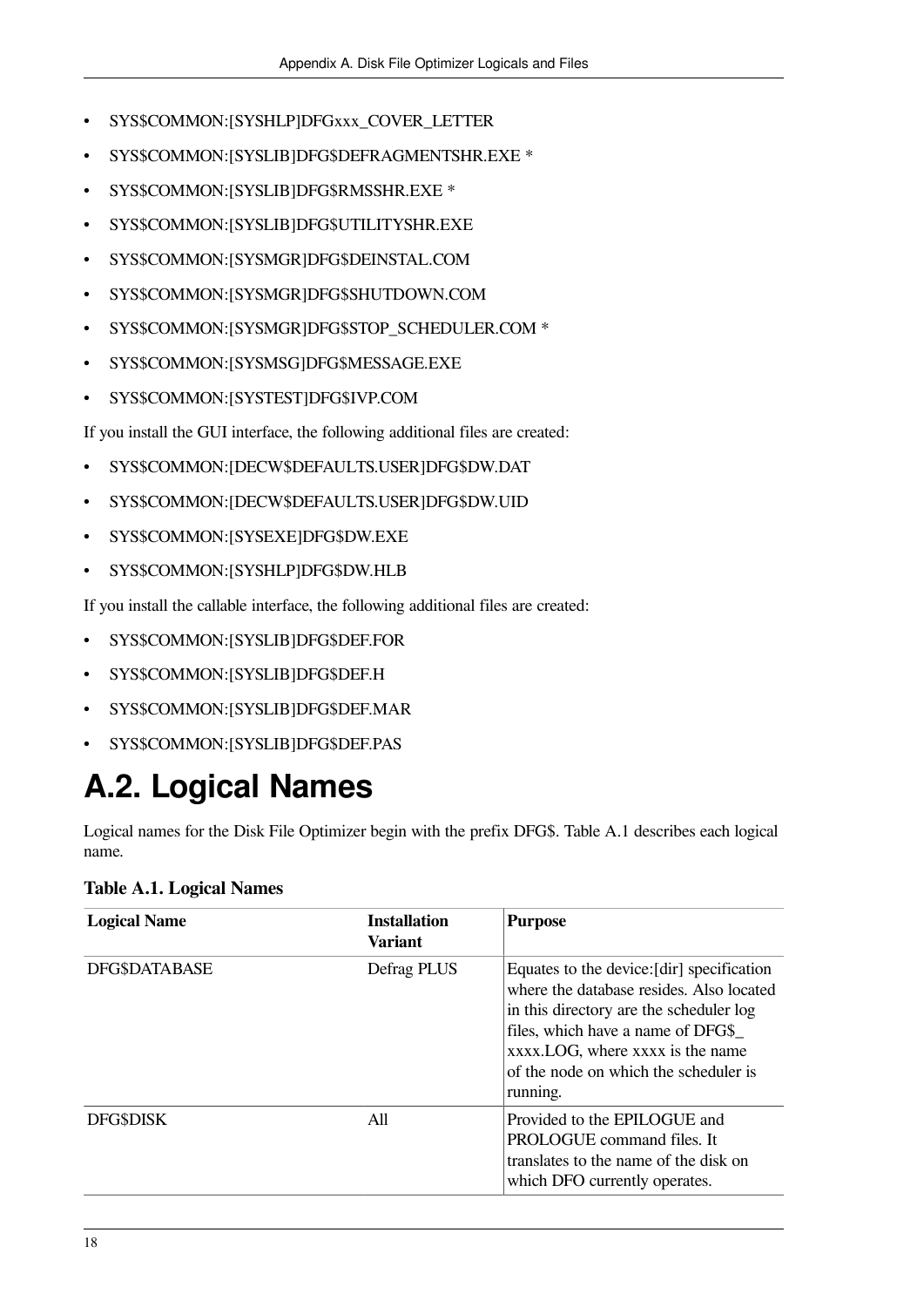| <b>Logical Name</b>      | <b>Installation</b><br><b>Variant</b> | <b>Purpose</b>                                                                                                                                                                                                        |
|--------------------------|---------------------------------------|-----------------------------------------------------------------------------------------------------------------------------------------------------------------------------------------------------------------------|
| DFG\$MAIL_ADDRESS        | Defrag PLUS                           | Equates to a file name containing a<br>mail distribution list of those who<br>should receive notification when<br>defragmentation processes complete.                                                                 |
| <b>DFG\$MESSAGE</b>      | All                                   | Equates to SYS\$MESSAGE:DFG<br>\$MESSAGE.EXE, which is the<br>shareable image containing all the<br>defragmentation-specific messages. This<br>logical is used only if you install the<br>callable interface.         |
| <b>DFG\$SCRIPT</b>       | All                                   | Provided to the EPILOGUE and<br>PROLOGUE command files. It<br>translates to the name of the script<br>associated with the DFO process.                                                                                |
| <b>DFG\$STATE</b>        | All                                   | Provided to the EPILOGUE and<br>PROLOGUE command files. As<br>appropriate to indicate the state of DFO<br>to the command procedure, it translates<br>to either of these strings<br><b>PROLOGUE</b><br><b>EPILOGUE</b> |
| DFG\$STATUS              | All                                   | Provided to the EPILOGUE and<br>PROLOGUE command files. It<br>translates to the current status of the<br>DFO process. For the EPILOGUE<br>command file, this status is the final<br>status of the DFO process.        |
| DFG\$ASTLM<br>DFG\$BIOLM | All                                   | These logicals affect the associated<br>process quota of any DFO process<br>running on the associated node. Refer                                                                                                     |
| DFG\$BYTLM               |                                       | to the guide to operations for more<br>information.                                                                                                                                                                   |
| DFG\$DIOLM               |                                       |                                                                                                                                                                                                                       |
| DFG\$ENQLM               |                                       |                                                                                                                                                                                                                       |
| <b>DFG\$FILLM</b>        |                                       |                                                                                                                                                                                                                       |
| <b>DFG\$JTQUOTA</b>      |                                       |                                                                                                                                                                                                                       |
| DFG\$PGFLQUOTA           |                                       |                                                                                                                                                                                                                       |
| DFG\$PRCLM               |                                       |                                                                                                                                                                                                                       |
| DFG\$TQELM               |                                       |                                                                                                                                                                                                                       |
| DFG\$WSDEFAULT           |                                       |                                                                                                                                                                                                                       |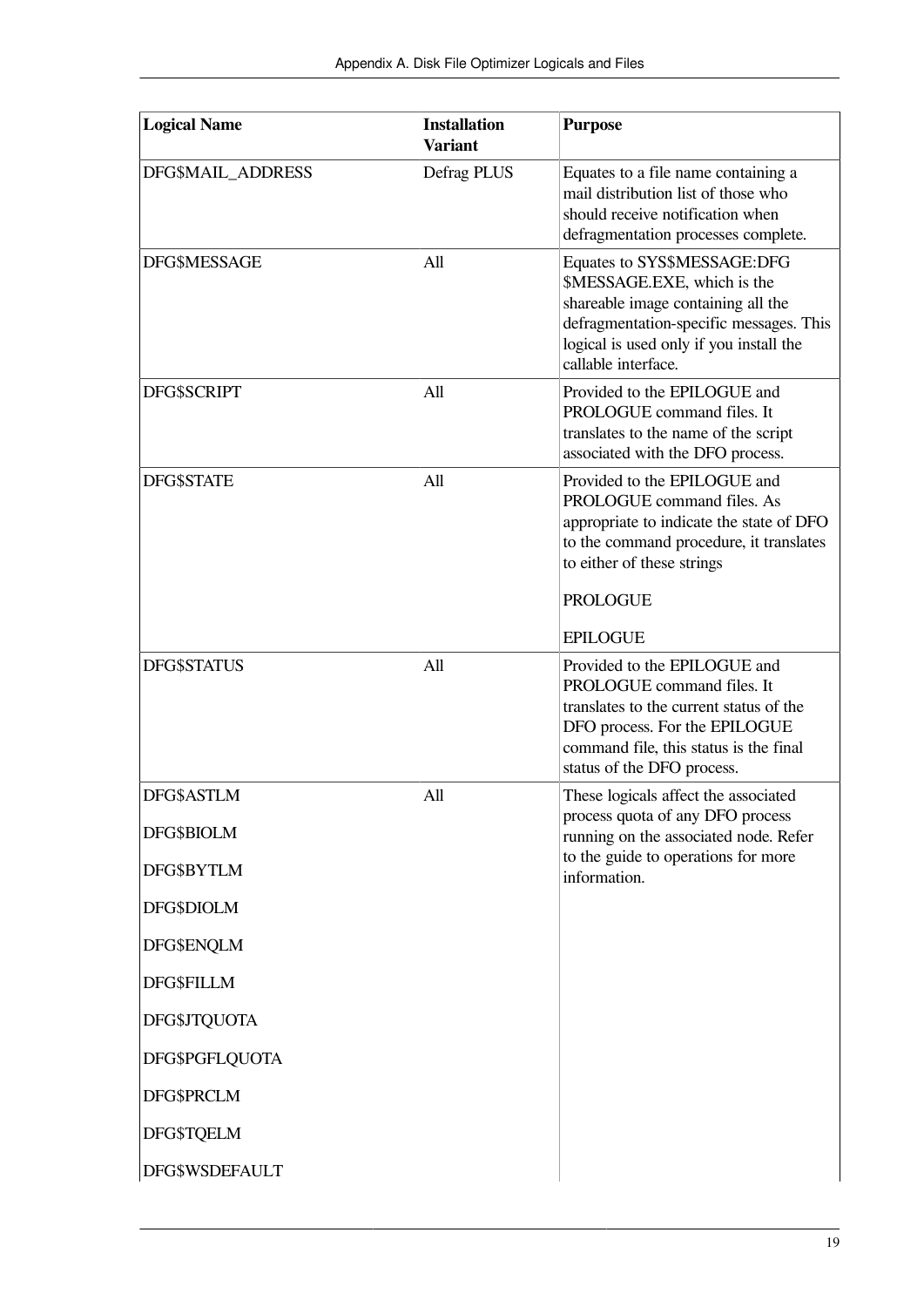| <b>Logical Name</b>      | <b>Installation</b><br><b>Variant</b> | <b>Purpose</b>                                                                                                                                                                                                                                                                                                                                                                                                                                                                                                                                                                                                                                                                                                                                                                |
|--------------------------|---------------------------------------|-------------------------------------------------------------------------------------------------------------------------------------------------------------------------------------------------------------------------------------------------------------------------------------------------------------------------------------------------------------------------------------------------------------------------------------------------------------------------------------------------------------------------------------------------------------------------------------------------------------------------------------------------------------------------------------------------------------------------------------------------------------------------------|
| <b>DFG\$WSEXTENT</b>     |                                       |                                                                                                                                                                                                                                                                                                                                                                                                                                                                                                                                                                                                                                                                                                                                                                               |
| DFG\$WSQUOTA             |                                       |                                                                                                                                                                                                                                                                                                                                                                                                                                                                                                                                                                                                                                                                                                                                                                               |
| <b>DFG\$TRANSFERSIZE</b> | All                                   | The logical, DFG\$TRANSFERSIZE,<br>helps you tune the Disk File Optimizer.<br>The definition of this logical allows you<br>to change the amount of data that is<br>transferred at one time. On a volume<br>that has files with large extents, you<br>could wait up to 20 minutes while the<br>system transfers these large extents<br>before you could access the file. By<br>defining this logical, you could access<br>this file in less than a minute. This<br>logical changes the impact that the Disk<br>File Optimizer has on applications that<br>are simultaneously accessing the same<br>files.<br>This logical is set to 10,000 blocks by<br>default. You can change it by editing<br>SYS\$STARTUP:DFG\$STARTUP.COM<br>and then executing the command<br>procedure. |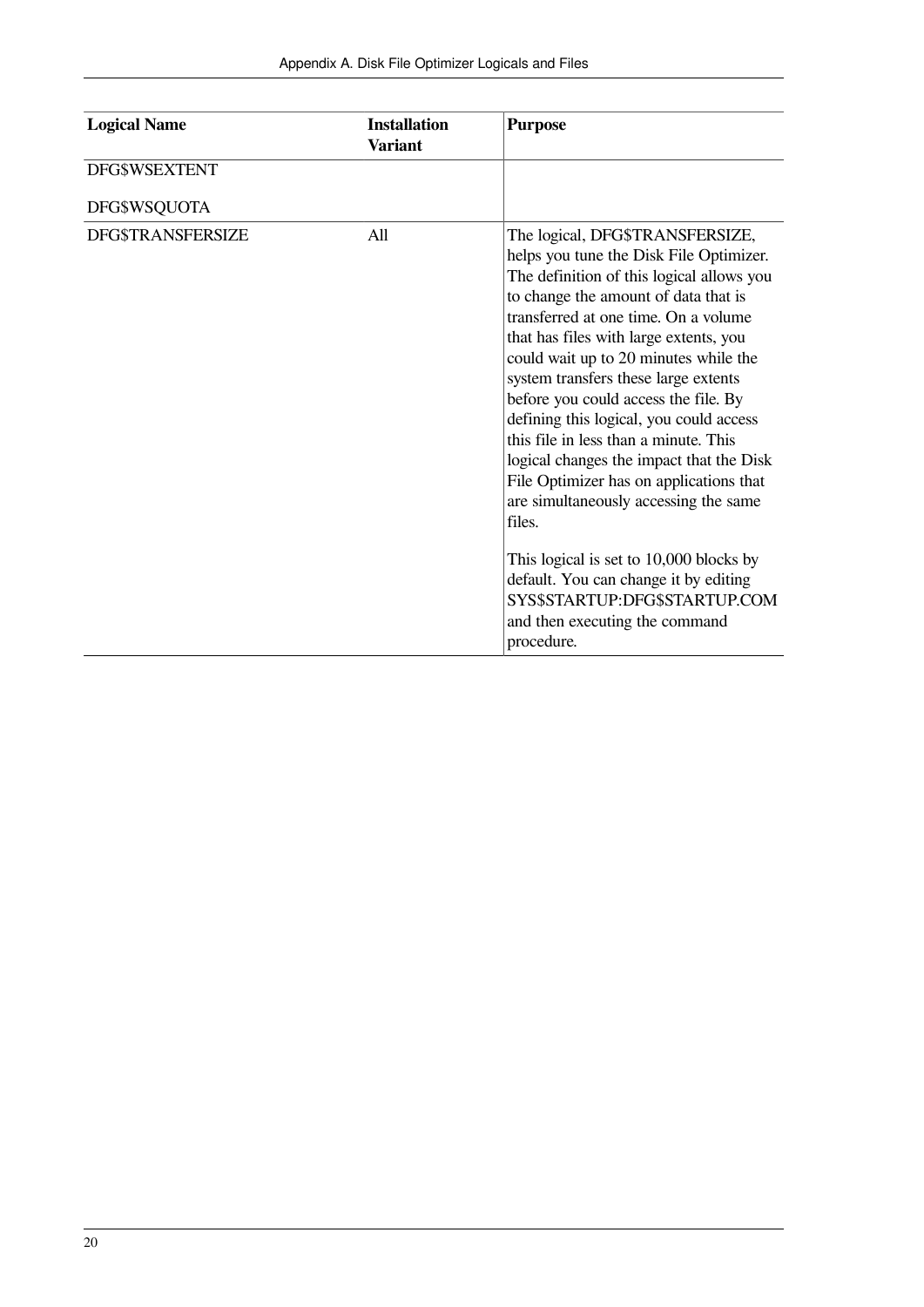# <span id="page-26-0"></span>**Appendix B. Example Disk File Optimizer Installation**

# <span id="page-26-1"></span>**B.1. Example Installation**

This appendix contains an example installations for the Disk File Optimizer software. [Example](#page-26-2) B.1 shows an example installation log for installing Defrag PLUS. As you look through this example, note the following things:

- The first line in the example shows the command used to generate the installation.
- If you do not have existing Defrag PLUS database files on the volume, the following lines do not appear:

```
The following scheduling/parameter database already exists:
DISK$USER1:[DFG$DATABASE]DFG$DB.DAT;
DISK$USER1:[DFG$DATABASE]DFG$FILE.DAT;
DISK$USER1:[DFG$DATABASE]DFG$GENERAL.DAT;
DISK$USER1:[DFG$DATABASE]DFG$NODE.DAT;
DISK$USER1:[DFG$DATABASE]DFG$QUEUE.DAT;
DISK$USER1:[DFG$DATABASE]DFG$SCRIPT.DAT;
DISK$USER1:[DFG$DATABASE]DFG$VOLUME.DAT;
* Do you wish to use it [YES]?
Attempting to convert your RMS database so there is no index key
  compression.
 This requires converting the database. The old database files will be
 renamed to:
DFG$DATABASE:DFG$DB_OLD.DAT
DFG$DATABASE:DFG$FILE_OLD.DAT
DFG$DATABASE:DFG$GENERAL_OLD.DAT
DFG$DATABASE:DFG$NODE_OLD.DAT
DFG$DATABASE:DFG$QUEUE_OLD.DAT
DFG$DATABASE:DFG$SCRIPT_OLD.DAT
DFG$DATABASE:DFG$VOLUME_OLD.DAT
After you are satisfied with the installation, you may wish to delete
  these files.
```
• During the IVP, this installation runs the DEFRAGMENT SHOW {volume\_ name} command for the volume on which it is installing. The information shown indicates how badly the volume is fragmented.

### <span id="page-26-2"></span>**Example B.1. Example Installation for Defrag PLUS**

```
xxx -> @sys$update:vmsinstal DFG V2.9 DISK$KIT:[DFO]
OpenVMS AXP Software Product Installation Procedure V7.3-2
It is 05-JAN-2005 at 14:55.
Enter a question mark (?) at any time for help.
%VMSINSTAL-W-NOTSYSTEM, You are not logged in to the SYSTEM account.
%VMSINSTAL-W-ACTIVE, The following processes are still active:
DECW$SERVER_0
DECW$MWM
DECW$TE_0068
_FTA5:
* Do you want to continue anyway [NO]? y
* Are you satisfied with the backup of your system disk [YES]? y
```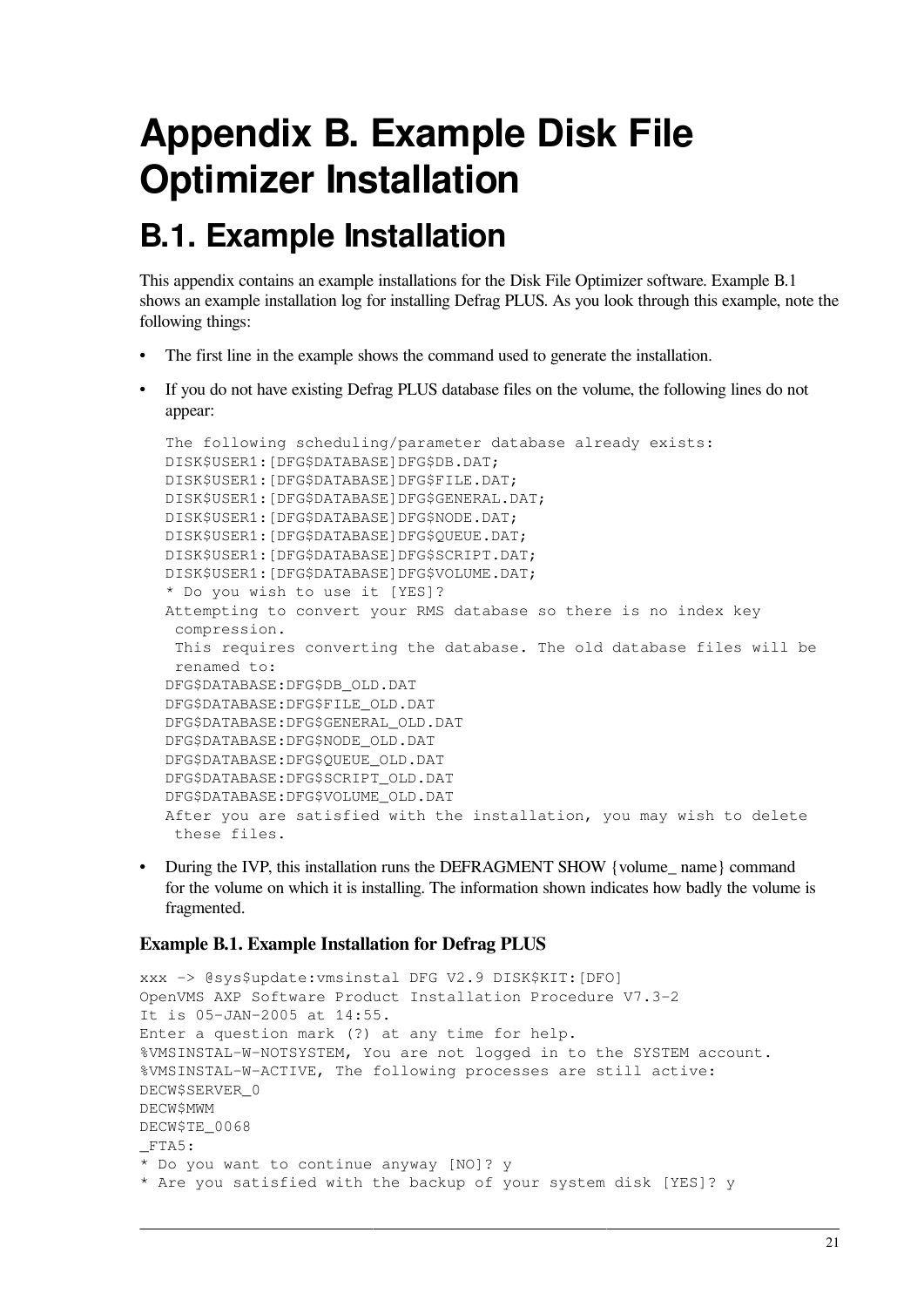The following products will be processed: DFG V2.9 Beginning installation of DFG V2.9 at 14:55 %VMSINSTAL-I-RESTORE, Restoring product save set A ... %VMSINSTAL-I-RELMOVED, Product's release notes have been moved to SYS\$HELP. \* Do you want to purge files replaced by this installation [YES]? Product: DFG Producer: DEC Version: V2.9 Release Date: 05-JAN-2005 \* Does this product have an authorization key registered and loaded? y This kit contains an Installation Verification Procedure (IVP) to verify the correct installation of the Defragmentation software. It can be run prior to the conclusion of this procedure by answering "YES" to the IVP prompt or it can be invoked after the installation as follows: @SYS\$TEST:DFG\$IVP.COM \* Do you want to run the IVP after the installation [YES]? You must run the @SYS\$SYSTEM: SETFILENOMOVE.COM command procedure against ALL system disks in your cluster. You must do this before running the defragmentation software on a system disk. Failure to run this command procedure and to later run the defragmentation software on the system disk could result in corruption of the system disk. \* Has SETFILENOMOVE.COM been executed against all system disks? y \* Do you want to install Defrag or Defrag PLUS [PLUS]: \* Do you want to install the Graphical User Interface [YES]? \* Do you wish to install the callable interface [NO]? %DFGT1-I-LOGDEFINED, The logical name DFG\$DATABASE was defined You have selected the following as a location for the defragmentation scheduling and parameter database: DISK\$USER1:[DFG\$DATABASE] \* Is this device and directory correct [YES]? The following scheduling/parameter database already exists: DISK\$USER1:[DFG\$DATABASE]DFG\$DB.DAT; DISK\$USER1:[DFG\$DATABASE]DFG\$FILE.DAT; DISK\$USER1:[DFG\$DATABASE]DFG\$GENERAL.DAT; DISK\$USER1:[DFG\$DATABASE]DFG\$NODE.DAT; DISK\$USER1:[DFG\$DATABASE]DFG\$QUEUE.DAT; DISK\$USER1:[DFG\$DATABASE]DFG\$SCRIPT.DAT; DISK\$USER1:[DFG\$DATABASE]DFG\$VOLUME.DAT; \* Do you wish to use it [YES]? %DFGT1-I-LOGDEFINED, The logical name DFG\$MAIL\_ADDRESS was defined The DFG\$MAIL ADDRESS logical is defined as follows: DISK\$USER1:[DFG\$DATABASE]DFG\$MAIL.DIS; \* Do you wish to use this file [YES]? The mail distribution file for notification messages is DISK\$USER1:[DFG\$DATABASE]DFG\$MAIL.DIS; \* Is this the correct file specification [YES]? By default, the mail distribution file contains only the username of the installing account. \* Do you want to override the default contents [NO]? +-----------------------------------------------------------------------+ | No more input required. | | | | Please perform the following after the installation completes: | | | 1. Place @SYS\$STARTUP:DFG\$STARTUP in SYS\$MANAGER:SYSTARTUP VMS.COM | | | | 2. Place @SYS\$MANAGER:DFG\$SHUTDOWN in SYS\$MANAGER:SYSHUTDWN.COM |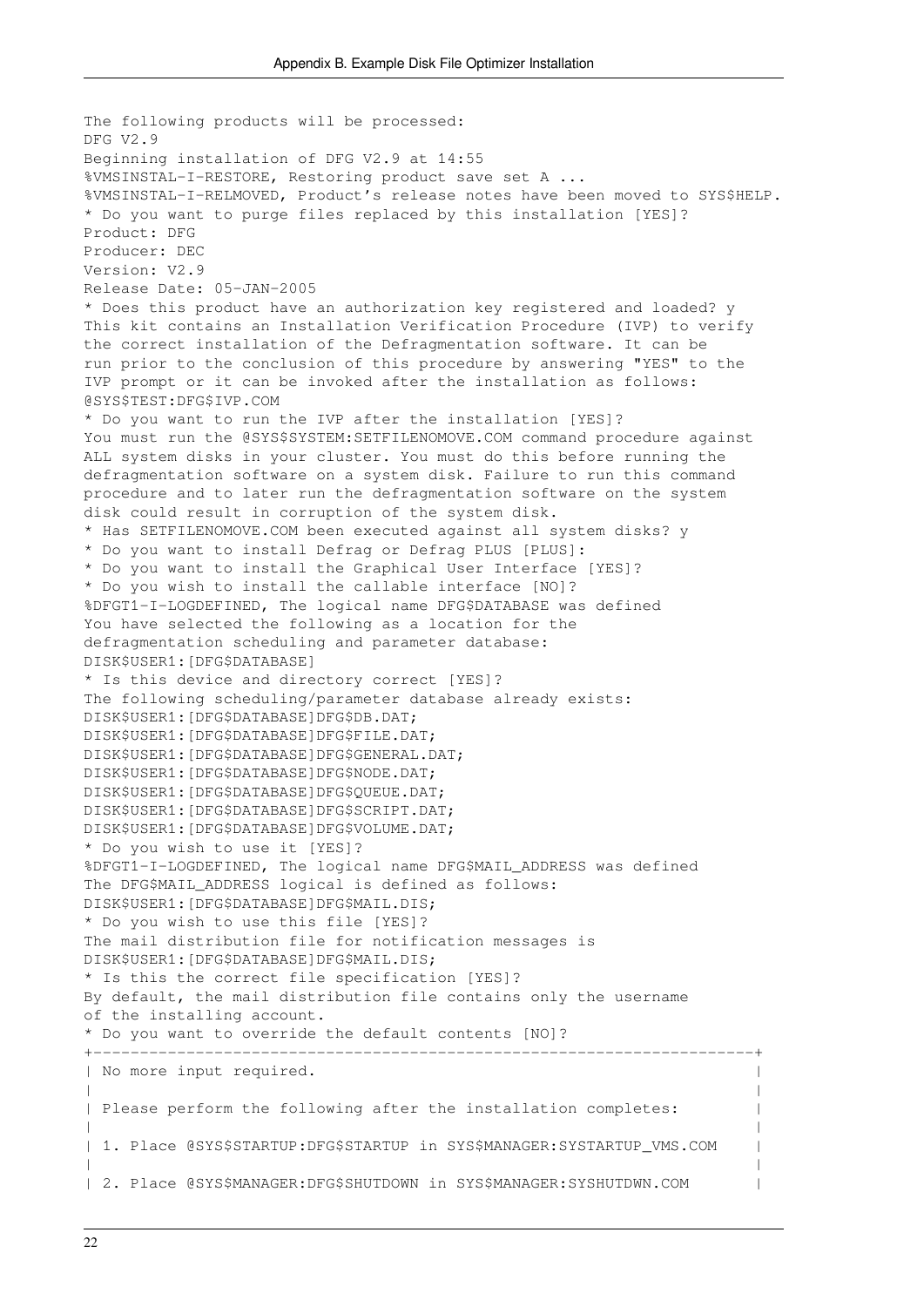| | +-----------------------------------------------------------------------+ %VMSINSTAL-I-RESTORE, Restoring product save set H ... Attempting to convert your RMS database so there is no index key compression. This requires converting the database. The old database files will be renamed to: DFG\$DATABASE:DFG\$DB\_OLD.DAT DFG\$DATABASE:DFG\$FILE\_OLD.DAT DFG\$DATABASE:DFG\$GENERAL\_OLD.DAT DFG\$DATABASE:DFG\$NODE\_OLD.DAT DFG\$DATABASE:DFG\$QUEUE\_OLD.DAT DFG\$DATABASE:DFG\$SCRIPT\_OLD.DAT DFG\$DATABASE:DFG\$VOLUME\_OLD.DAT After you are satisfied with the installation, you may wish to delete these files. %DFGT1-I-COPYING, Copying database to working directory... %DFGT1-I-COPYING, Renaming database files... %VMSINSTAL-I-MOVEFILES, Files will now be moved to their target directories... %RUN-S-PROC\_ID, identification of created process is 27E00386 Defragmentation scheduler, DFG\$SPIELN started on SPIELN Scheduler log file: DFG\$DATABASE:DFG\$SPIELN.LOG Beginning the V2.9 installation verification procedure Testing SHOW of database parameters. Disk File Optimizer for OpenVMS DFG V2.9 Copyright © Hewlett-Packard Development Company, L.P. 2005 CPU limit: 0 I/O limit: 0 process limit: 0 ILDUCE CPU limit: 0 I/O limit: 0 process limit: 0 Testing SHOW of volume fragmentation. Disk File Optimizer for OpenVMS DFG V2.9 Copyright © Hewlett-Packard Development Company, L.P. 2005 F r a g m e n t a t i o n R e p o r t DISK\$ALPHA0732DSK 05-JAN-2005 14:57:24.05 The fragmentation index is 12.9  $1 - 20.9$  is excellent 21 - 40.9 is good  $41 - 60.9$  is fair 61 - 80.9 is poor 81 - 100 indicates a badly fragmented disk Approximately 3.3 (out of 80.0 possible) is due to file fragmentation Approximately 9.6 (out of 20.0 possible) is due to freespace fragmentation Freespace Summary: Total free space: 226348 blocks Percentage free: 11 (rounded) Total free extents: 48 Maximum free extent: 114276 blocks, LBN: 610892 Minimum free extent: 4 blocks, LBN: 173508 Average free extent: 4715 blocks Median free extent: 80 blocks File Fragmentation Summary: Number of files (with some allocation): 5894 Total file extents on the disk: 6039 Average number of file extents per file: 1.024601 Median number of file extents per file: 1 Most Fragmented File: [VMS\$COMMON.SYSEXE]SYS\$QUEUE\_MANAGER.QMAN\$JOURNAL;1 (55 extents) Installation verification for V2.9 has successfully comp Installation of DFG V2.9 completed at 14:57